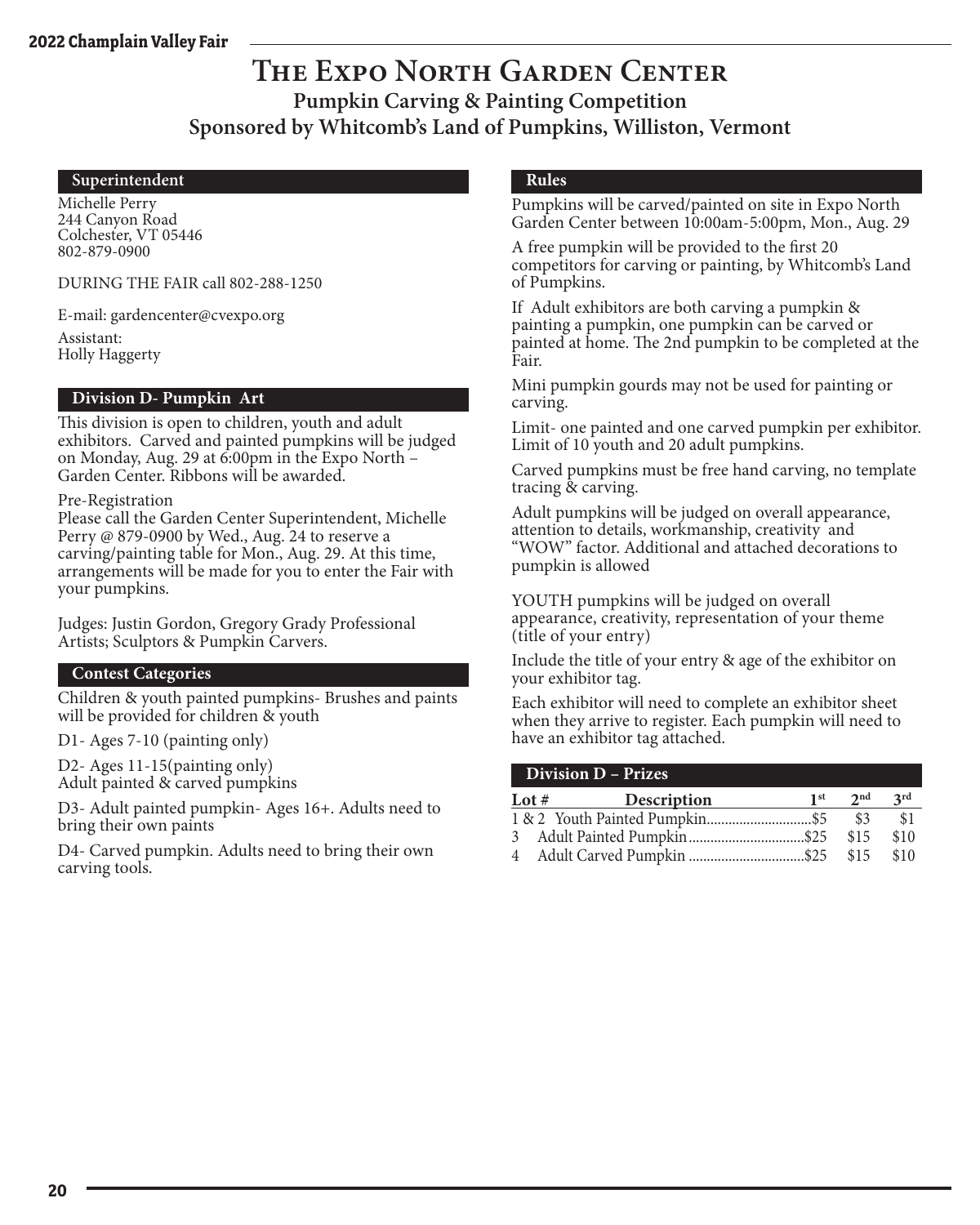### **The Expo North Garden Center Flowers & Plants, Vegetables, Fruits, Christmas Trees, Bonsai, Preserving the Garden, Home Gardeners, Commercial Growers**

#### **Superintendent**

Michelle Perry 244 Canyon Road Colchester, VT 05446 802-879-0900 E-mail: gardencenter@cvexpo.org

Assistant: Holly Haggerty Williston, VT

#### **Judging**

- 1. Arrangements will be judged for the following:
	- Design and placement of flowers and foliage.
	- Quality of flowers and foliage and color.
	- Container choice as a compliment to the arrangement.
	- Strong connection to the theme
	- Concealment of floral foam or wire
- 2. Specimens of Cut Flowers will be judged for the following:
	- Good quality blooms.
	- Appropriate length and size of stem.
	- Good quality foliage.

• Size, form, and appropriate number of flowers, according to Lot # Guidelines.

- 3. Container Plants will be judged for the following:
	- Abundance of blooms and quality of color.
	- Good quality foliage and color.
	- Health of Plant.
- 4. Flower and plant entries: Best in Division Rosettes and Judges' Favorite Rosettes may be awarded in Divisions C, D, E, & F at Judges discretion.
- 5. Vegetable entries will be judged by quality, condition, freedom from injury, and uniformity.
	- Quality: marketable size, characteristic color, typical shape, appropriate stage of development or maturity.
	- •Condition: cleanliness, proper trimming, freshness, attractiveness of entry.
	- Freedom from injury: free of mechanical injury, pest injury, blemishes, cracks, disease.
	- Uniformity: consistent shape, size, color, stage of maturity, true to type or variety.

Best in Class rosettes may be awarded at judges' discretion. Judge's Favorite Rosettes will be awarded.

Best of Show rosette will be awarded.

#### **General Exhibits Information**

- 1. Exhibits must be grown by the adult or child entering them.
- 2. A "Home Gardener" is defined as anyone who does not sell the flowers, fruits, vegetables, preserves, etc. grown or processed from his/her garden.
- 3. A "Commercial Grower" is defined as anyone whose profession is to sell the flowers, fruits, vegetables, preserves, etc. grown or processed from her/his fields and gardens.
- 4. A "Market Gardener" is defined as someone who may sell the flowers, fruits, vegetables, from his/her garden, but who does not support themselves full time by this.
- 5. All entries must be labeled including specific variety.
- 6. Entries must be legible and completed on forms provided by the Champlain Valley Fair. Please check entry times for each department.
- 7. All entries must remain on display for the duration of the Fair. Exhibits will be released after 8:00am - 12:00 pm on Labor Day, Sept. 5.
- 8. Ribbons shall remain on display for the duration of the fair and be collected by exhibitors at the end of the fair. Paid prizes are reimbursed through CVE vouchers anytime before the end of the fair. Getting your ribbons and prizes safely in hand is solely the responsibility of the exhibitor. All premiums must be picked up prior to 12:00pm on Monday, Sept 5.
- 9. Plant material and flowers that have gone by and exhibits not picked up by 12:00pm on Monday, Sept. 5, will be disposed of accordingly.
- 10. For the Flower Arrangements Category, a "Professional" is defined as anyone whose profession it is to sell their arrangements to the public. Enter Division P - Professionals, not Division C.
- 11. Perennials must be perennial to our Vermont zones (3-5)
- 12.All plants and flowers must be grown by the exhibitor. Dried flowers must be grown or wild gathered by the exhibitor.
- 13.Please read the Class and Lot descriptions carefully. One entry per exhibitor per lot number, except lotother. An exhibitor may enter more than one lot number in each class.
- 14.Containers will be provided for the individual cut flowers. Youth and adult exhibitors are expected to provide their own container for the Flower and Dried Flower Arrangement class.
- 15.Plates and bowls will be provided to display fruits and vegetables
- 16.No fees for entering exhibits
- 17.No fee to enter Fair to drop off exhibit on Thursday, Aug. 30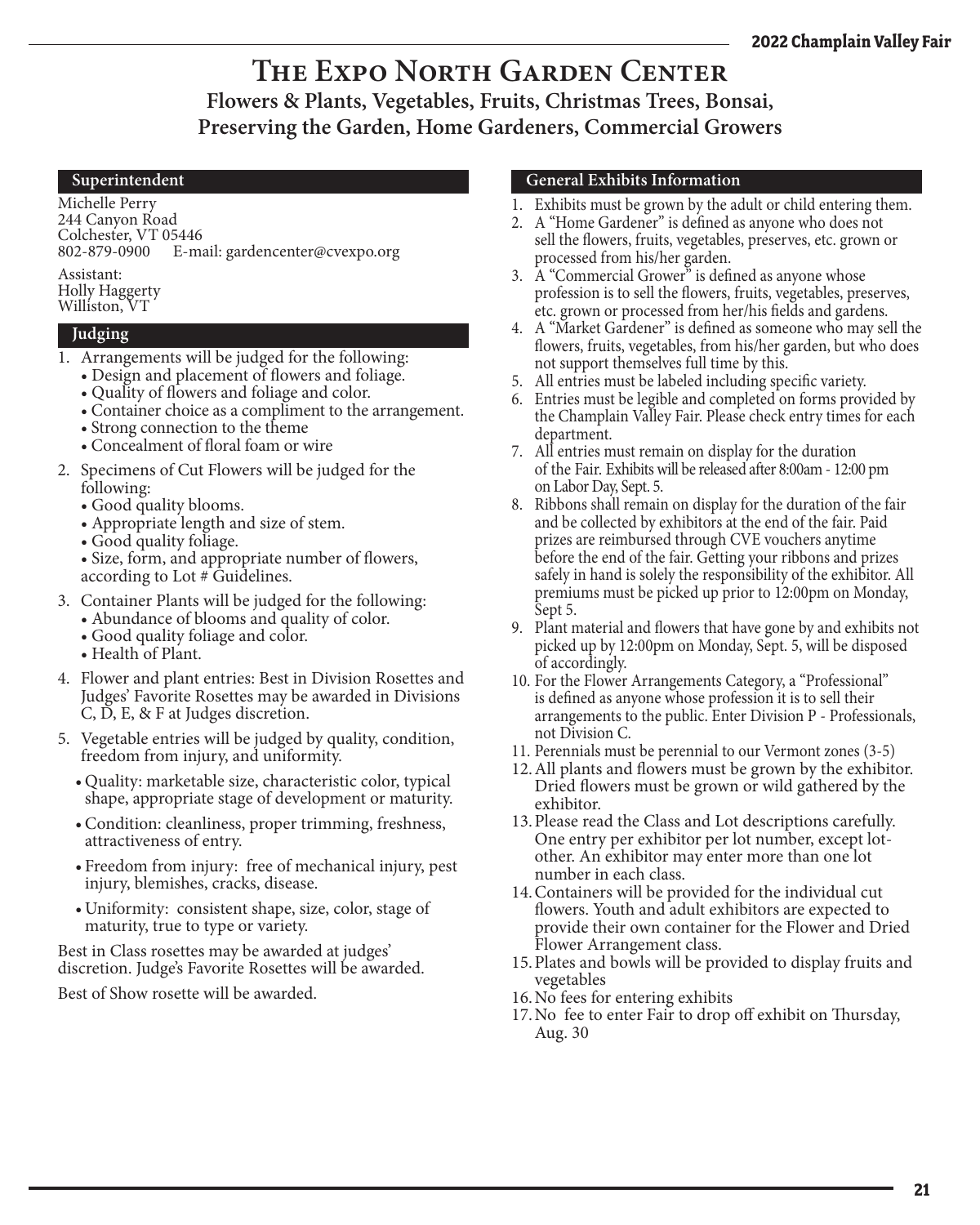# **JUDGING**<br>When to drop off exhibits to the Expo North Building (Garden Center)

### **1st JUDGING SESSION**

Drop Off Thursday, August 25 8:00am-8:00pm.

#### **Bonsai**

Bonsai trees will not be judged this year, however will be exhibited by Green Mountian Bonsai Society members.

**Flower Arrangements (adult, children & teens)** To be judged on Friday, August 26 @ 8:00am.

**Professional Fresh Flower Arrangements** *(Home & Business Florists)* To be judged on Friday, August 26 @ 8:00 am.

**Fresh Cut Flowers (adult, children & teens)** To be judged on Friday, August 26 @ 8:00am.

**Container Grown Plants/Planters** To be judged on Friday, August 26 @ 8:00am.

#### **Vegetables (adult, children & teens)**

Adult veggies to be judged on Friday, August 26 @ 8:00 am. Children/teen "face to face" judging on Saturday, August 27.

**Home Gardener displays** To be judged on Friday, August 26 @ 8:00am.

**Herbs, Edible Flowers** To be judged on Friday, August 26 @ 8:00.

**Heavyweight/Largest/Tallest/Longest Vegetables** To be judged throughout the day on Thursday, August 25.

#### **Giant Pumpkins/Squash** Official Fair Weigh-In happens on Thursday,

August 25 @ 6:30.

**Vegetable Art (children)** To be judged on Friday, August 26 @ 8:00am.

**Fruit (adult & children)** To be judged on Friday, August 26 @ 8:00am.

**Community Garden Display** To be judged on Friday, August 26 @ 8:00am.

**Canning & Preserving (adult & youth)** To be judged on Saturday, August 28 @ 1:00pm

**Commercial Growers (vegetables & fruit)** To be judged on Friday, August 26 @ 8:00am

**Christmas trees/Wreaths/Swags/Arrangements** To be judged on Saturday, August 27 @ 11:00.

#### **Judges**

Flowers and Plants

Cheryl Dorschner - Freelance science, garden and food writter and photographer, Director of Flynn Garden Tour, Patti Padua - Cobble Creek Nursery, Monkton Vermont

Leonard Perry - Horticulture Professor Emeritus

Kelly Sweeney - Floriculture Degree, Stockbridge School of Agriculture - UMass Amherst

#### **2nd JUDGING SESSION\***

Drop Off Tuesday, August 30 8:00am-8:00pm.

#### **Flower Arrangements (adult, children & teens)**

Tuesday, August 30 8:00am-8:00pm. To be judged on Wednesday, August 31 @ 8:00am.

#### **Professional Fresh Flower Arrangements**

*(Home & Business Florists)* Tuesday, August 30- 8:00am-8:00pm. To be judged on Wednesday, August 31 @ 8:00 am.

**Fresh Cut Flowers (adult, children & teens)** Tuesday, August 30 - 8:00am-8:00pm. To be judged on Wednesday, August 31 @ 8:00am.

#### **Container Grown Plants/Planters**

Tuesday, August 30, 8:00am-8:00pm. To be judged on Wednesday, August 31 @ 8:00am.

#### **Vegetables (adult, children & teens)**

Tuesday, August 30- 8:00am-8:00pm. Adult veggies to be judged on Wednesday, August 31 @ 8:00 am. Children & teens face to face Judging on Saturday Aug., 27, 1:00

#### **Home Gardener displays**

Tuesday, August 30- 8:00am-8:00pm. To be judged on Wednesday, August 31 @8:00am.

#### **Herbs, Edible Flowers**

Tuesday, August 30- 8:00am-8:00pm. To be judged on Wednesday, August 31 @ 8:00.

### **Vegetable Art (children)**

Tuesday, August 30 8:00am-8:00pm. To be judged on Wednesday, August 31 @ 8:00am.

#### **Fruit (adult & children)**

Tuesday, August 30- 8:00am-8:00pm. To be judged on Wednesday, August 31 @ 8:00am.

**Commercial Growers (vegetables & fruit)** Tuesday, August 30- 8:00am-8:00pm. To be judged on Wednesday, August 31 @ 8:00am

**\* No Canning and perserving dropoff or judging 2nd session. \* No Bonsai accepted for exhibit 2nd session.**

#### Vegetables

Charlie Nardozzi - Horticulturist, Garden Consultant, Coach Youth-TBD

Preserving & Canning

Cathie Merrihew - Blue Ribbon Canning Book contributer. 20+ years of home canning experience

Ethelyn Dubuque - Experienced home canner and gardener. Christmas Trees TBD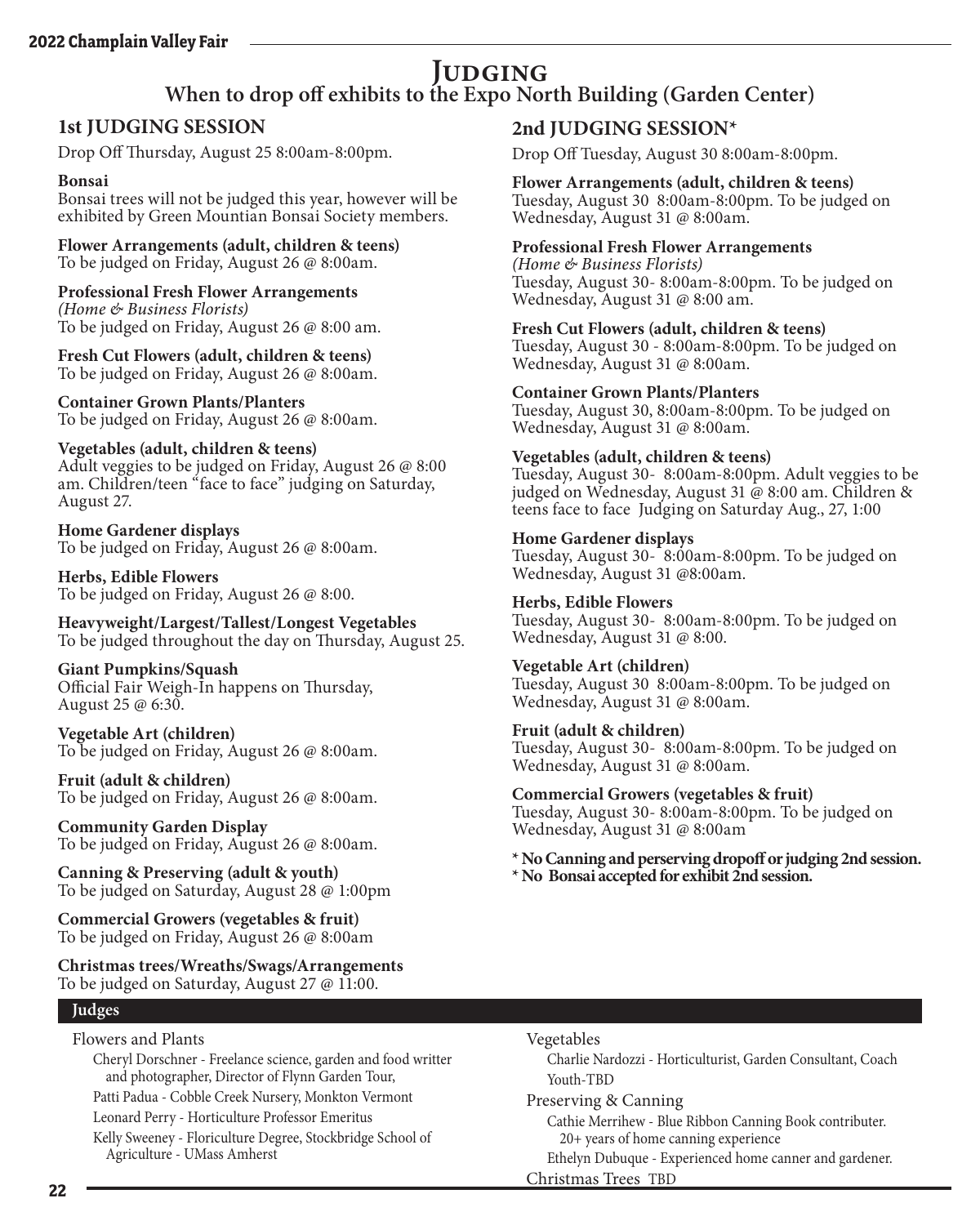### **The Expo North Garden Center Flower Arrangements, Children, Teens, Adults**

#### **Division A - Children**

*All children's entries are expected to be carried out with minimal adult involvement - please indicate child's age on exhibitor tag.*

|         | Class 1 - Children 9 and younger.                | <b>Prizes</b>   |                 |
|---------|--------------------------------------------------|-----------------|-----------------|
| Lot $#$ | 1 <sup>st</sup><br>Description                   | 2 <sup>nd</sup> | 3 <sup>rd</sup> |
| 1.      | Arrangement using a recyclable container \$5     | \$3             | \$1             |
| 2.      | Best Friends Theme Flower Arrangement\$5         | \$3             | \$1             |
| 3.      |                                                  | \$3             | \$1             |
| 4.      | Fair Theme Flower Arrangement\$5                 | \$3             | \$1             |
| 5.      | Humorous Flower Arrangement\$5                   | \$3             | \$1             |
| 6.      | Lunchbox Flower Arrangement\$5                   | \$3             | \$1             |
| 7.      | Miniature Flower Arrangement                     |                 |                 |
|         |                                                  | \$3             | \$1             |
| 8.      | Mixed Cut Flower Arrangement                     |                 |                 |
|         | three or more varieties of flowers\$5            | \$3             | \$1             |
| 9.      | On the Farm Flower Arrangement \$5               | \$3             | \$1             |
|         | 10. Pet Theme Flower Arrangement \$5             | \$3             | \$1             |
|         | 11. Seashore Theme Flower Arrangement  \$5       | \$3             | \$1             |
|         | 12. Sport Theme Flower Arrangement \$5           | \$3             | \$1             |
|         | 13. Individual Display of Exhibitor's Choice \$5 | \$3             | \$1             |
|         | Classs 2 - Children 10-12                        | <b>Prizes</b>   |                 |
|         | 1 <sup>st</sup><br>Lot $#$ Description           | 2 <sup>nd</sup> | 3 <sup>rd</sup> |
| 1.      | Arrangement using a recyclable container \$5     | \$3             | \$1             |
| 2.      | Best Friends Theme Flower Arrangement\$5         | \$3             | \$1             |
| 3.      | Fair Theme Flower Arrangement\$5                 | \$3             | \$1             |
| 4.      |                                                  | \$3             | \$1             |
| 5.      | Humorous Flower Arrangement\$5                   | \$3             | \$1             |
| 6.      |                                                  | \$3             | \$1             |
| 7.      | Miniature Flower Arrangement                     |                 |                 |

| \$1 |
|-----|
| \$1 |
| \$1 |
| \$1 |
| \$1 |
| \$1 |
|     |

#### **Division B - Teens**

#### *Open to teens 13 - 17.*

| Lot $#$ | 1 <sup>st</sup><br>Description                   | Prizes<br>2 <sup>nd</sup> | 3 <sup>rd</sup> |
|---------|--------------------------------------------------|---------------------------|-----------------|
| 1.      | Arrangement using a recyclable container \$5     | \$3                       | \$1             |
| 2.      | Fair Theme Flower Arrangement\$5                 | \$3                       | \$1             |
| 3.      | Flower Arrangement in a Basket\$5                | \$3                       | \$1             |
| 4.      | Humorous Flower Arrangement\$5                   | \$3                       | \$1             |
| 5.      | Miniature Flower Arrangement                     |                           |                 |
|         |                                                  | \$3                       |                 |
| 6.      | Mixed Cut Flower Arrangement -                   |                           |                 |
|         | three or more varieties of flowers\$5            | \$3                       |                 |
| 7.      | Music Theme Flower Arrangement\$5                | \$3                       | \$1             |
| 8.      | Pet Theme Flower Arrangement \$5                 | \$3                       | \$1             |
| 9.      | Sport Theme Flower Arrangement \$5               | \$3                       | \$1             |
|         | 10. Individual Display of Exhibitor's Choice \$5 | \$3                       | \$1             |

#### **Division C - Adult - Fresh Cut Flower Arrangements**

*All flowers and plant materials are expected to be grown by the exhibitor or wild collected.*  $\mathbf{p}$ .

|         |                                                  | <b>Prizes</b>   |     |
|---------|--------------------------------------------------|-----------------|-----|
| Lot $#$ | 1 <sup>st</sup><br>Description                   | 2 <sub>nd</sub> | 3rd |
| 1.      | Art and Flowers - (display a painting, sculpture |                 |     |
|         | photo, etc) include a floral interpretation      |                 |     |
|         | complementing the art work\$10                   | \$5             | \$2 |
|         | 1A Champlain Valley Fair's 100th Birthday\$10    | \$5             | \$2 |
| 2.      | Breakfast Theme Flower Arrangement \$10          | \$5             | \$2 |
| 3.      | Coastal Theme Flower Arrangement\$10             | \$5             | \$2 |
| 4.      | Fair Theme Flower Arrangement\$10                | \$5             | \$2 |
| 5.      |                                                  | \$5             | \$2 |
| 6.      |                                                  | \$5             | \$2 |
| 7.      | Formal Table Centerpiece Arrangement\$10         | \$5             | \$2 |
| 8.      | Harvest Time Arrangement (a mixture of           |                 |     |
|         | flowers, foliage, garden fruit)\$10              | \$5             | \$2 |
| 9.      |                                                  | \$5             | \$2 |
|         | 10. *Ikebana Flower Arrangement\$10              | \$5             | \$2 |
|         | 11. Individual Place Setting (using flowers,     |                 |     |
|         | plate, silverware and place mat) \$10            | \$5             | \$2 |
|         | 12. Kitchen Concoction Flower Arrangement \$10   | \$5             | \$2 |
|         | 13. Miniature Flower Arrangement                 |                 |     |
|         | (Not over 5" tall nor 5" wide) \$10              | \$5             | \$2 |
|         | 14. Mixed Cut Flower Arrangement in a Basket     |                 |     |
|         | (3 or more varieties)\$10                        | \$5             | \$2 |
|         | 15. Mixed Cut Flower Arrangement in a Vase       |                 |     |
|         |                                                  | \$5             | \$2 |
|         | 16. Shades of One Color Arrangement              |                 |     |
|         |                                                  | \$5             | \$2 |
|         |                                                  | \$5             | \$2 |
|         | 18. Tea Time Arrangement (using a cup and        |                 |     |
|         | saucer, mug or teapot)\$10                       | \$5             | \$2 |
|         | 19. Wild Flower Arrangement (not considered      |                 |     |
|         | endangered or threatened)\$10                    | \$5             | \$2 |
|         | 20. Winter Theme                                 |                 |     |
|         | 21. Woodland/Forest Theme\$10                    | \$5             | \$2 |
|         |                                                  | \$5             | \$2 |
|         | 23. Individual Display of Exhibitor's Choice\$10 | \$5             | \$2 |

#### *Best of Show Rosettes will be awarded for both flower judgings*

*\*Ikebana is the Japanese art of flower arranging thus arrangment is judged on minimalism, shape, line, form, humanity, asthetics and ballance.*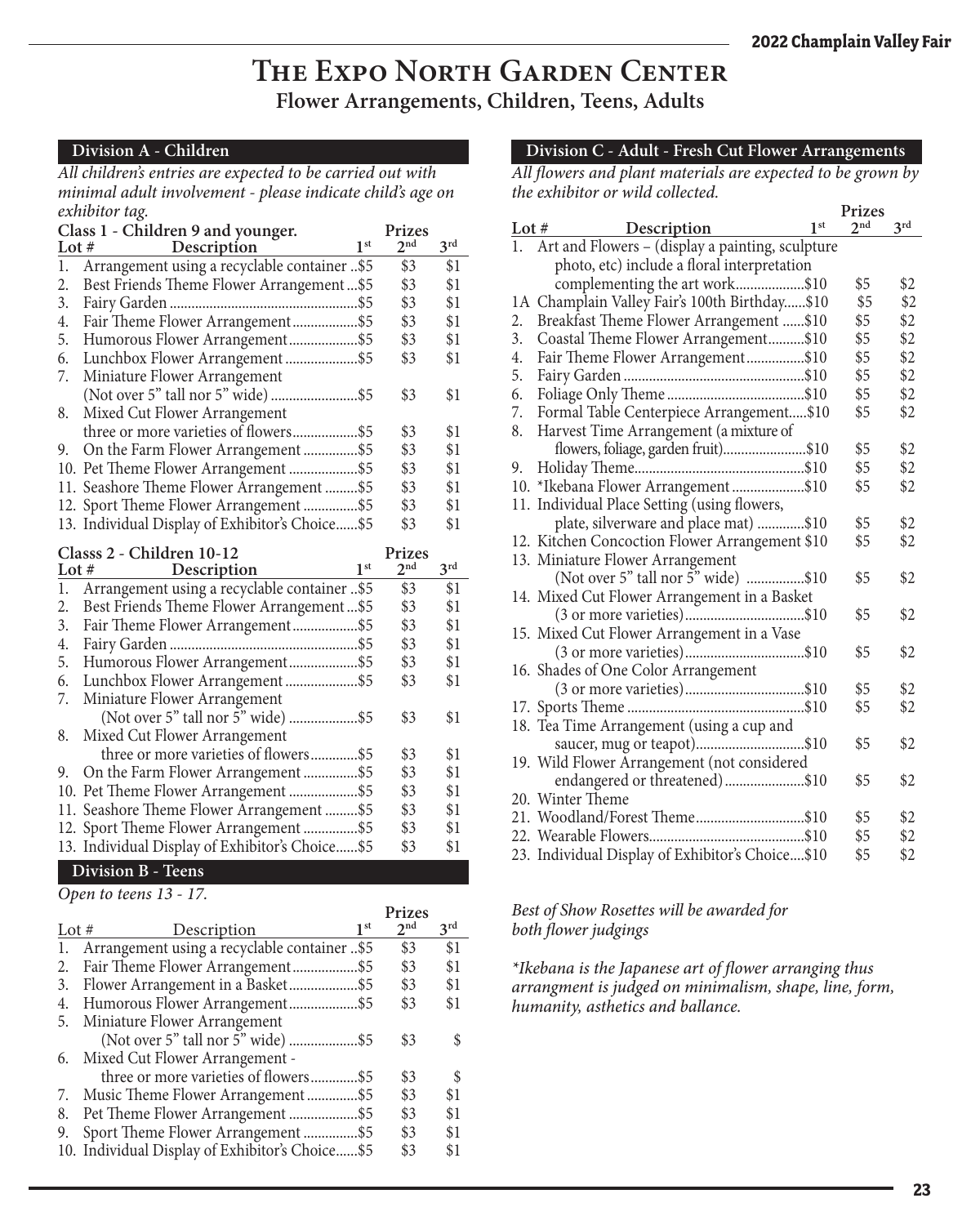### **The Expo North Garden Center Adult Dried Flower Arrangements, Cut Flowers**

*t*

#### **Division D –Adult - Dried Flower Arrangments**

*All flowers and plant materials are expected to be grown by the exhibitor or wild collected.*

|         |                                       | Prizes    |     |
|---------|---------------------------------------|-----------|-----|
| Lot $#$ | Description                           | $1st$ 2nd | 2rd |
|         | 1. Basket of Dried Flowers            |           |     |
|         |                                       | \$5       | \$2 |
|         |                                       | \$5       | \$2 |
|         | 3. Mixed Arrangement of Dried Flowers |           |     |
|         | $(3 \text{ or more varieties})$ \$10  | \$5       | \$2 |
|         |                                       |           |     |

*Additional clairification - Dried flower arrangements can be entered in each flower judging, but not the same arrangement*

#### **Professional Divisions**

#### **Home Professional Florist – New!**

A florist who grows their own flowers and sells their arrangements to the public, usually a seasonal business.

#### **Business Professional Florist**

Year round businesses who purchase their flowers for use in arrangements they sell to the public.

|               | <b>Division P- Adult - Professionals</b>         |                 |                 |  |  |  |  |
|---------------|--------------------------------------------------|-----------------|-----------------|--|--|--|--|
|               | Class A - Home Professional                      |                 |                 |  |  |  |  |
| <b>Prizes</b> |                                                  |                 |                 |  |  |  |  |
| Lot $#$       | 1 <sup>st</sup><br>Description                   | 2 <sub>nd</sub> | 3rd             |  |  |  |  |
|               | Your own interpretation of the following themes: |                 |                 |  |  |  |  |
| 1.            |                                                  | \$20            | \$15            |  |  |  |  |
| 2.            |                                                  | \$20            | \$15            |  |  |  |  |
|               |                                                  | \$20            | \$15            |  |  |  |  |
| 4.            |                                                  | \$20            | \$15            |  |  |  |  |
| 5.            | Indiviual Display of Exhibitor's Choice\$25      | \$20            | \$15            |  |  |  |  |
|               | <b>Class B - Business Professional</b>           |                 |                 |  |  |  |  |
| <b>Prizes</b> |                                                  |                 |                 |  |  |  |  |
| Lot $#$       | 1 <sup>st</sup><br><b>Description</b>            | 2 <sup>nd</sup> | 3 <sup>rd</sup> |  |  |  |  |
|               | Your own interpretation of the following themes: |                 |                 |  |  |  |  |
| 1.            |                                                  | \$20            | \$15            |  |  |  |  |
| 2.            |                                                  | \$20            | \$15            |  |  |  |  |
| 3.            |                                                  | \$20            | \$15            |  |  |  |  |
| 4.            |                                                  | \$20            | \$15            |  |  |  |  |
| 5.            | Individual Display of Exhibitor's Choice\$25     | \$20            | \$15            |  |  |  |  |

#### **Division E - Adult - Cut Flowers**

- *Stem below waterline must be free of leaves.*
- *Entries must be labeled with specific variety of flower.*
- *Use sharp knife or floral scissors to cut across the flower stem at an angle to provide a wide cut surface for water uptake. No leaves left in the water.*
- *A spray is a group of flowers on one stem*
- *NO PERSONAL CONTAINERS FOR CUT FLOWERS*

|       | Class I - Annuals, Biennials                       | <b>Prizes</b>   |                 |
|-------|----------------------------------------------------|-----------------|-----------------|
| Lot # | 1 <sup>st</sup><br>Description                     | 2 <sup>nd</sup> | 3 <sup>rd</sup> |
| 1.    |                                                    | \$2             | \$1             |
| 2.    |                                                    | \$2             | \$1             |
| 3.    |                                                    | \$2             | \$1             |
| 4.    |                                                    | \$2             | \$1             |
| 5.    |                                                    | \$2             | \$1             |
| 6.    |                                                    | \$2             | \$1             |
| 7.    | Cleome - Spider Flower - 3 stems \$3               | \$2             | \$1             |
| 8.    |                                                    | \$2             | \$1             |
| 9.    |                                                    | \$2             | \$1             |
|       |                                                    | \$2             | \$1             |
|       |                                                    | \$2             | \$1             |
|       |                                                    | \$2             | \$1             |
|       |                                                    | \$2             | \$1             |
|       |                                                    | \$2             | \$1             |
|       |                                                    | \$2             | \$1             |
|       |                                                    | \$2             | \$1             |
|       | 17. Marigold-large (larger than 2") - 3 blooms\$3  | \$2             | \$1             |
|       | 18. Marigold-small (smaller than 2") - 5 blooms\$3 | \$2             | \$1             |
|       |                                                    | \$2             | \$1             |
|       |                                                    | \$2             | \$1             |
|       |                                                    | \$2             | \$1             |
|       |                                                    | \$2             | \$1             |
|       | 23. *Sunflower - Other than yellow - 1 bloom\$3    | \$2             | \$1             |
|       | 24. *Sunflower - teddy bear - 1 bloom\$3           | \$2             | \$1             |
|       |                                                    | \$2             | \$1             |
|       | 26. *Sunflower - yellow - 1 bloom \$3              | \$2             | \$1             |
|       | 27. Sweet Pea - Lathyrus odoranis - 5 stems\$3     | \$2             | \$1             |
|       | 28. *Zinnia, 3 standard stems, 2"+ \$3             | \$2             | \$1             |
|       | 29. * Zinnia, mini, 5 stems, under 2" \$3          | \$2             | \$1             |
|       | 30. *Zonal Geranium – 1 bloom\$3                   | \$2             | \$1             |
|       |                                                    | \$2             | \$1             |

\* Exhibitors can enter more than one variety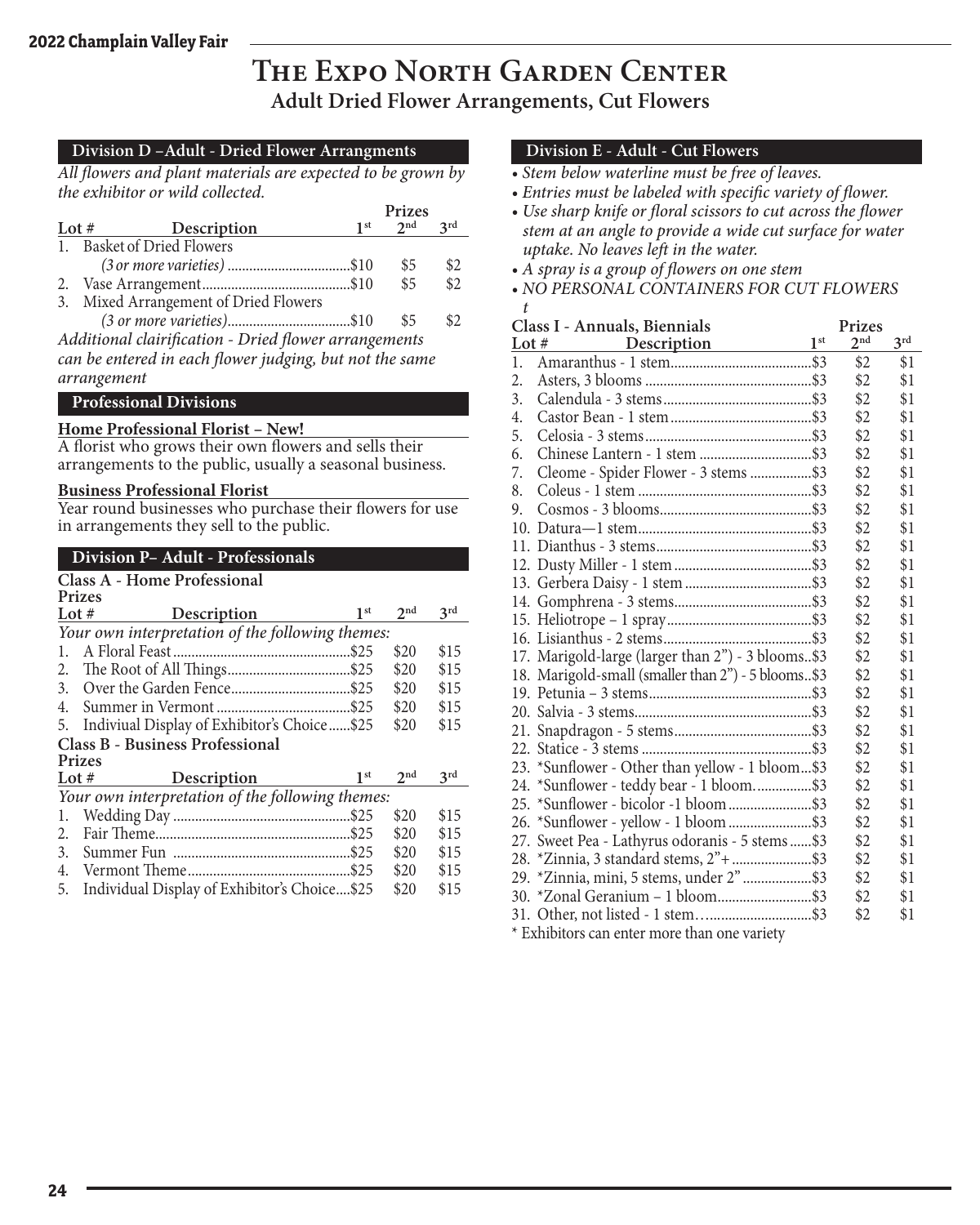### **The Expo North Garden Center Cut Flowers & Container Grown Plants**

#### **Division E - Adult - Cut Flowers**

*All entries must be labeled with specific variety of flower.*

| Class II - Herbaceous Perennials |                                           |                 |                 |                 |
|----------------------------------|-------------------------------------------|-----------------|-----------------|-----------------|
| Lot $#$                          | Description                               | 1 <sup>st</sup> | 2 <sub>nd</sub> | $3^{\text{rd}}$ |
| 1.                               |                                           |                 | \$2             | \$1             |
| 2.                               | Aster, Perennial - 1 Stem \$3             |                 | \$2             | \$1             |
| 3.                               | Bellflower, Campanula - 2 stems\$3        |                 | \$2             | \$1             |
| 4.                               | Chrysanthemum - 3 sprays\$3               |                 | \$2             | \$1             |
| 5.                               |                                           |                 | \$2             | \$1             |
| 6.                               | Coreopsis (Tickseed) - 2 stems\$3         |                 | \$2             | \$1             |
| 7.                               |                                           |                 | \$2             | \$1             |
| 8.                               |                                           |                 | \$2             | \$1             |
| 9.                               | Gooseneck Loosestrife - 1 stem\$3         |                 | \$2             | \$1             |
|                                  |                                           |                 | \$2             | \$1             |
|                                  | 11. Hosta - flowers only - 1 stem \$3     |                 | \$2             | \$1             |
|                                  |                                           |                 | \$2             | \$1             |
|                                  | 13. Monarda (Beebalm) - 2 stems \$3       |                 | \$2             | \$1             |
|                                  |                                           |                 | \$2             | \$1             |
|                                  | 15. Rose - 1 stem(All colors accepted)\$3 |                 | \$2             | \$1             |
|                                  | 16. Rudbeckia, perennial - 1 stem \$3     |                 | \$2             | \$1             |
|                                  |                                           |                 | \$2             | \$1             |
|                                  |                                           |                 | \$2             | \$1             |
|                                  |                                           |                 | \$2             | \$1             |
|                                  |                                           |                 | \$2             | \$1             |
|                                  |                                           |                 | \$2             | \$1             |

#### **Class III - Bulbs, Corms, Tubers...................Prizes**

|    |                                                          | 2nd | 2rd |
|----|----------------------------------------------------------|-----|-----|
|    |                                                          | \$2 | \$1 |
|    |                                                          | \$2 | \$1 |
|    | 3. Dahlia - Dinner Plate Dahlia - 1 bloom \$3            | \$2 | \$1 |
|    | 4. Dahlia - Large (larger than 3") - 3 blooms\$3         | \$2 | \$1 |
|    | 5. Dahlia - Small (smaller than 3") - 5 blooms \$3       | \$2 | \$1 |
|    |                                                          | \$2 | \$1 |
|    | 7. *Gladiolas - single color - 1 spike\$3                | \$2 | \$1 |
| 8. | Lilies - Oriental or Asiatic - 1 stem\$3                 | \$2 | \$1 |
|    | 9. Other bulds not listed - one stem\$3                  | \$2 | \$1 |
|    | * Gladiolas - exhibitors can enter more than one color & |     |     |

bicolor. List colors separately on sheet & tag.

#### **Division F - Adult - Container Grown Plants**

| Single plant in an appropriate pot or container |                                                         |                 |                 |                 |  |  |
|-------------------------------------------------|---------------------------------------------------------|-----------------|-----------------|-----------------|--|--|
|                                                 | All entries must be labeled with specific variety.      |                 |                 |                 |  |  |
|                                                 | Class 1 - House Plant Grown Primarily for Flowers       |                 |                 |                 |  |  |
|                                                 |                                                         |                 | Prizes          |                 |  |  |
| Lot #                                           | Description                                             | 1 <sup>st</sup> | 2 <sup>nd</sup> | 3 <sup>rd</sup> |  |  |
| 1.                                              |                                                         |                 | \$3             | \$2             |  |  |
| 2.                                              |                                                         |                 | \$3             | \$2             |  |  |
| 3.                                              |                                                         |                 | \$3             | \$2             |  |  |
| 4.                                              |                                                         |                 | \$3             | \$2             |  |  |
| 5.                                              |                                                         |                 | \$3             | \$2             |  |  |
| 6.                                              | African Violet - Variegated foliage\$5                  |                 | \$3             | \$2             |  |  |
| 7.                                              |                                                         |                 | \$3             | \$2             |  |  |
| 8.                                              |                                                         |                 | \$3             | \$2             |  |  |
|                                                 | Class 2 - House Plant Grown Plant Primarily for Foliage |                 |                 |                 |  |  |
|                                                 |                                                         |                 | <b>Prizes</b>   |                 |  |  |
| Lot $#$                                         | Description 1st                                         |                 | 2 <sup>nd</sup> | 3 <sup>rd</sup> |  |  |
| 1.                                              |                                                         |                 | \$3             | \$2             |  |  |
| 2.                                              |                                                         |                 | \$3             | \$2             |  |  |
| 3.                                              |                                                         |                 | \$3             | \$2             |  |  |
| 4.                                              |                                                         |                 | \$3             | \$2             |  |  |
| 5.                                              |                                                         |                 | \$3             | \$2             |  |  |
| 6.                                              |                                                         |                 | \$3             | \$2             |  |  |
| 7.                                              | Chinese Evergreen (Aglaonema)\$5                        |                 | \$3             | \$2             |  |  |
| 8.                                              |                                                         |                 | \$3             | \$2             |  |  |
| 9.                                              |                                                         |                 | \$3             | \$2             |  |  |
|                                                 |                                                         |                 | \$3             | \$2             |  |  |
|                                                 |                                                         |                 | \$3             | \$2             |  |  |
|                                                 |                                                         |                 | \$3             | \$2             |  |  |
|                                                 |                                                         |                 | \$3             | \$2             |  |  |
|                                                 |                                                         |                 | \$3             | \$2             |  |  |
|                                                 |                                                         |                 |                 |                 |  |  |
|                                                 |                                                         |                 | \$3             | \$2             |  |  |
|                                                 |                                                         |                 | \$3             | \$2             |  |  |
|                                                 |                                                         |                 | \$3             | \$2             |  |  |
|                                                 | 18. Palm, any species or variety \$5                    |                 | \$3             | \$2             |  |  |
|                                                 |                                                         |                 | \$3             | \$2             |  |  |
|                                                 |                                                         |                 | \$3             | \$2             |  |  |
|                                                 |                                                         |                 | \$3             | \$2             |  |  |
|                                                 |                                                         |                 | \$3             | \$2             |  |  |
|                                                 |                                                         |                 | \$3             | \$2             |  |  |
|                                                 | 24. Spider Plant, green leaf or variegated  \$5         |                 | \$3             | \$2             |  |  |
|                                                 |                                                         |                 | \$3             | \$2             |  |  |
|                                                 | 26. Topiary Plant                                       |                 |                 |                 |  |  |
|                                                 | (trained or trimmed to a decorative shape)\$5           |                 | \$3             | \$2             |  |  |
|                                                 |                                                         |                 | \$3             | \$2             |  |  |

#### **Class 3 - Combination Planters - 3 or more varieties Prizes**

|                   |        | e i i les |          |
|-------------------|--------|-----------|----------|
| Lot # Description | $1$ st | $2^{nd}$  | $2^{rd}$ |
|                   |        | \$3       | \$2      |
|                   |        | \$3       | \$2      |
|                   |        | \$3       | \$2      |
|                   |        | \$3       | \$2      |
|                   |        | \$3       | \$2      |
|                   |        |           |          |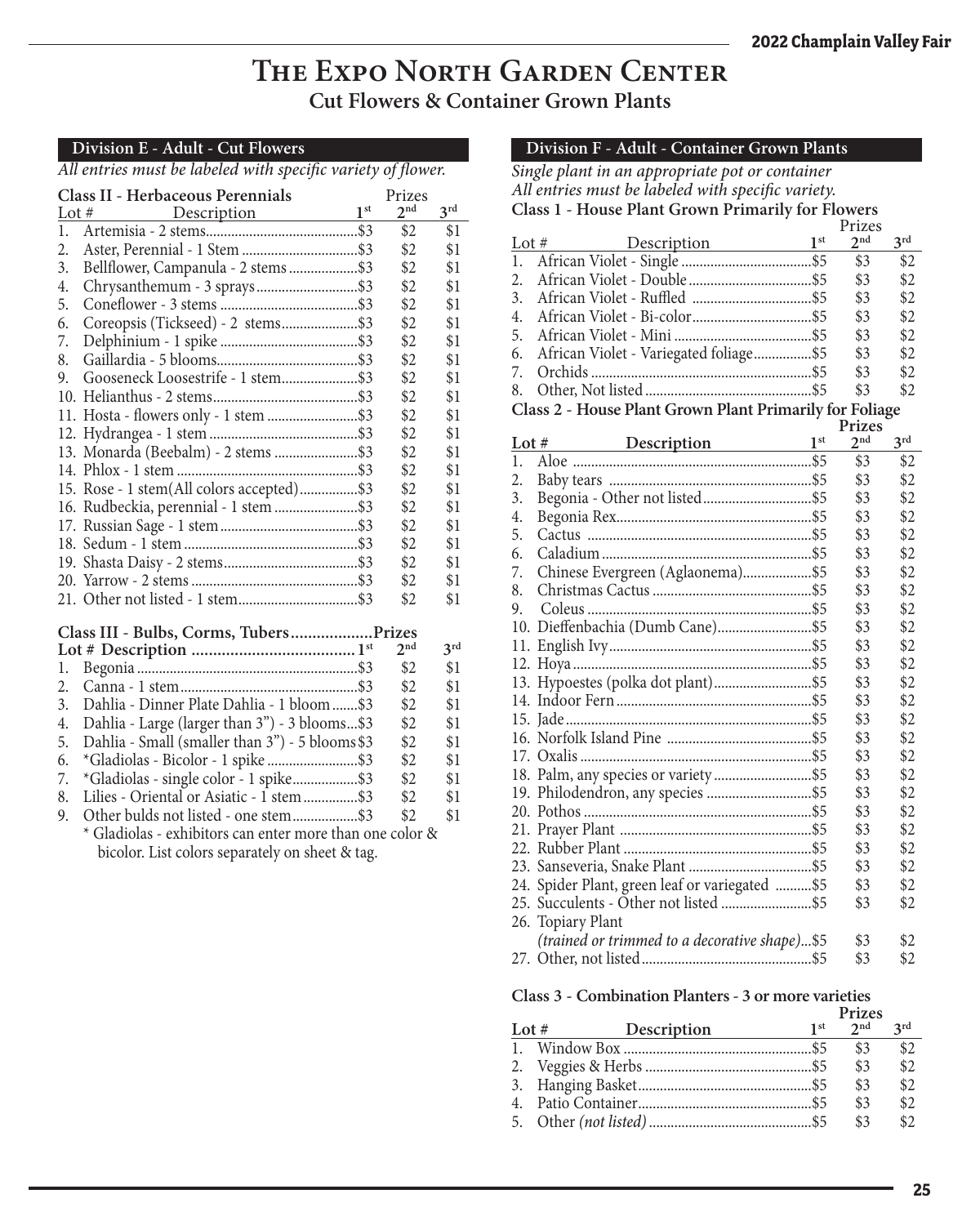### **The Expo North Garden Center Container Grown Plants, Bonsai, Vegetables**

#### **Division F - Adult - Container Grown Plants**

|            |  | <b>Class 3 - Outdoor Plant</b> |  |
|------------|--|--------------------------------|--|
| $\sqrt{ }$ |  |                                |  |

|    | <b>Grown Primarily for Flowers</b>        |                 |                 |                 |
|----|-------------------------------------------|-----------------|-----------------|-----------------|
|    | Lot $#$ Description                       | 1 <sup>st</sup> | 2 <sup>nd</sup> | 3 <sup>rd</sup> |
| 1. |                                           |                 | \$3             | \$2             |
| 2. |                                           |                 | \$3             | \$2             |
|    |                                           |                 | \$3             | \$2             |
|    |                                           |                 | \$3             | \$2             |
|    |                                           |                 | \$3             | \$2             |
|    |                                           |                 | \$3             | \$2             |
|    | Class 4 - Outdoor Plant Grown for Foliage |                 |                 |                 |
|    | Lot # Description                         | 1 <sup>st</sup> | 2 <sup>nd</sup> | 3 <sup>rd</sup> |
| 1. |                                           |                 | \$3             | \$2             |
| 2. |                                           |                 | \$3             | \$2             |
|    |                                           |                 | \$3             | \$2             |
|    |                                           |                 |                 |                 |

#### **Division G - Adult - Bonsai**

All Bonsai entries accepted Thursday, August 25th, between 12:00 p.m. and 8:00 p.m. Entries should be owned by exhibitor for one year prior to exhibit. All entries will be assessed by Green Mountain Bonsai Society intake at time of submission to ensure the tree(s) meet minimal standards for health, identification and presentation. Bonsai pickup and exhibit breakdown on Monday, September 5th between 8:00 a.m. and 12:00 p.m.

Bonsai and related entries will be exhibited in three categories: Bonsai in formal artistic display [formal presentation on a bonsai table, stand or other foundation with accessory stone or plantings]; Bonsai exhibiting seasonal growth and training [informal garden-style display]; and Kusamono [a bonsai-related art of mixed plantings]. Although there will be no bonsai criteria awards or ribbons given by GMBS judges this year, we will continue tradition of inviting viewers to vote for their personal favorites to be recognized as a "People's Choice", with the popular vote 1st, 2nd and 3rd place winner results posted daily!

#### **Vegetables**

All vegetables entered for judging must be grown by the exhibitor in a home, community, or school garden. Vegetable entries will be accepted from exhibitors age five through adults on Thursday, August. 25& Tuesday August 30 from 10:00am until 8:00pm. Exhibitors may enter only one entry per lot number unless specified.

Each child or youth vegetable exhibitor and one accompanying parent or guardian will receive a free pass on August 25 to attend the Fair on August 27 and participate in a face-to-face judging session.

**Division B** – Heavyweight entries (age 5 through adults) Weighed in on Thursday, August 25

**Division C1** (ages 7-10) **& D1** (ages 7-10) **& C2** (ages 11-14) **& D2**(ages 11-14) – Vegetables/ Vegetable Art

Youth Face to Face Judging on Saturday, August, 27, 1:00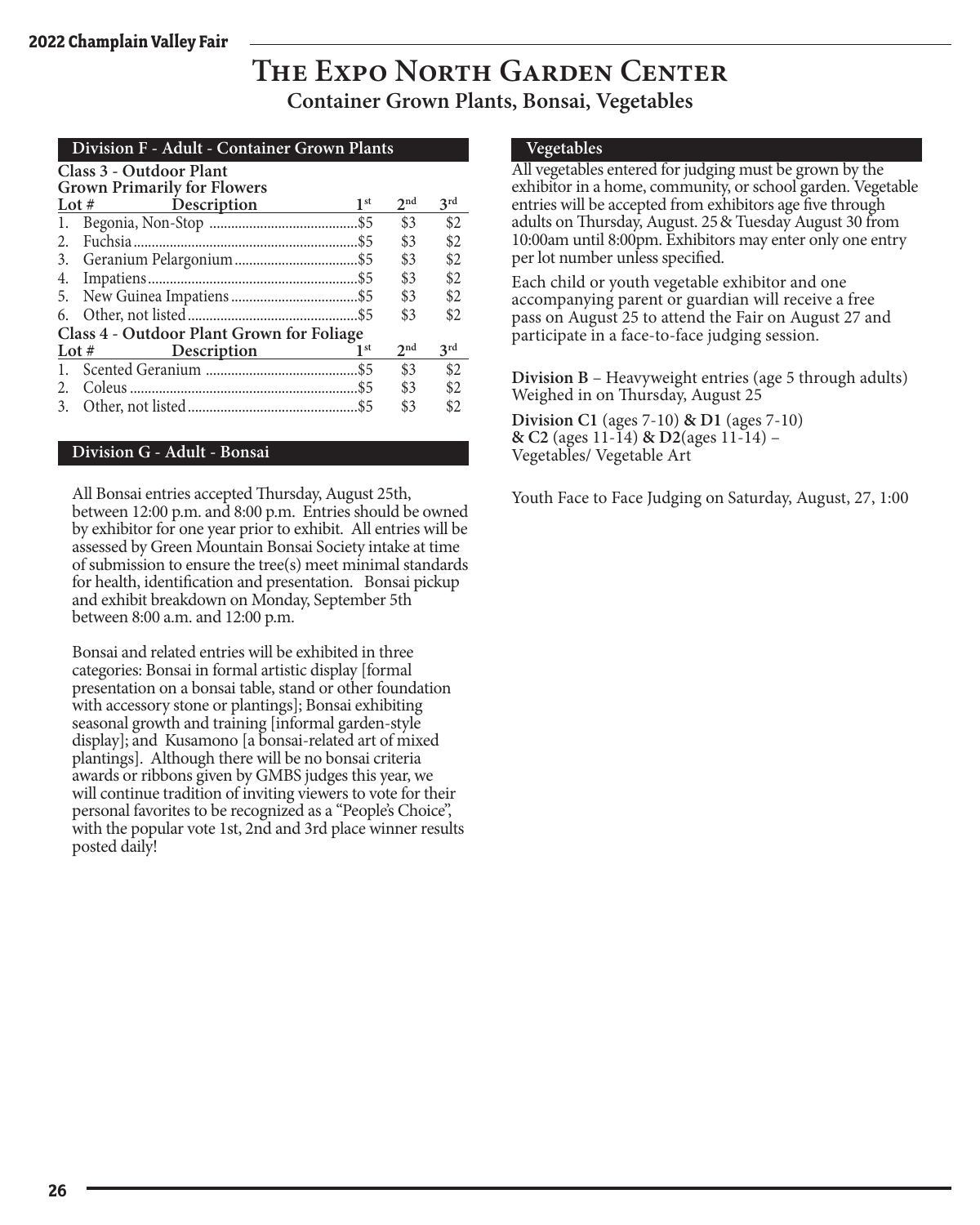### **The Expo North Garden Center Vegetables**

#### **Suggestions for Preparing Vegetables for Display**

• Beans - Harvest beans at tender stage with no noticeable bulges due to enclosed seeds. Use scissors to cut beans from plant; do not wash; wipe with soft cloth; trim stems to ¼ inch.

• Broccoli - Over three inch head diameter, remove all leaves. Head and stock six to eight inches long.

• Cabbage - Do not peel excessively, leave layers of sound green outer leaves, but loose leaves should be removed. Trim root smooth with base of leaves.

• Carrots - Trim tops to 1-1.5" in length. Remove soil by brushing or washing in cold water, don't scrub.

• Cauliflower - Trim outer leaves even with outer edge of head, remove outer leaves, cut stem 1" below base of head.

• Celery - Trim leaves uniformly, cut roots even with stock.

• Celeriac - trim back roots to bulb.

• Cucumbers - Wipe clean with soft cloth, leave one quarter to one half inch stem.

• Eggplant - One inch of stem attached.

• Garlic - One inch stem, trim root to one inch of bulb.

• Kale - Five leaves w/stems in a jar with water.

• Kohlrabi - Cut root off at base. Cut leaves to within 1-1/2" of bulb.

• Leeks - wash dirt off. Trim roots to 1/2". Cut tops to 6". Do not display in water.

• Onions - Pull onions at least one week before the Fair to allow for curing time; trim tops to 1 inch, trim roots to  $\frac{1}{4}$ " of bulb; remove outer covering on bulb but only enough to make onion look clean and attractive; do not peel.

• Parsnips - Trim tops to 1-1.5" in length. Remove soil by brushing or washing in cold water, don't scrub.

• Peppers - Leave about 1/2" stem.

• Potatoes - Brush or wipe off with soft cloth, a paint brush works well. Be careful to avoid fork marks while digging.

• Rhubarb - Trim leaves two inches of leaf blade attached to stalk. Display in jar with water.

• Roots - Leave tops approximately one inch long on carrots, beets, parsnips, turnips. Wash carefully but do not scrub. Leave one tail on root.

• Squash and Pumpkin - Normal harvest size. Leave stem on.

• Summer Squash - Leave stem on. Scallop, Crookneck, Zucchini. Shell should be penetrable by thumb nail.

• Sweet Corn - Peel back husk to a width of one inch. Kernels should be visible for width of 3-5 rows along length of ear. Trim nub to 1 inch from base of ear.

• Tomatoes - Leave stems (cut with scissors).

• Watermelon - Leave about one inch stem.

Be sure to have the correct number of vegetables in each lot! Please label varieties of all vegetables, tomatoes and fruits.

| Division A - Age 15 thru Adult Gardener<br>Division C1 - Youth Gardener (ages 7-10)<br>Division C2 - Youth Gardener (ages 11-14)                                                             |                 |               |                 |
|----------------------------------------------------------------------------------------------------------------------------------------------------------------------------------------------|-----------------|---------------|-----------------|
| Class 1 - Home Gardener Exhibit                                                                                                                                                              |                 | <b>Prizes</b> |                 |
| Lot #<br>Description                                                                                                                                                                         | 1 <sup>st</sup> | 2nd           | 3 <sup>rd</sup> |
| Best and largest variety of produce<br>1.<br>raised in a home garden or community<br>garden plot. (Judges will consider vegetable<br>quality, number of varieties and labeling)              | \$25            | \$15          | \$10            |
| Most colorful and artistic display by<br>2.                                                                                                                                                  |                 |               |                 |
| a home gardener or community gardener<br>presenting vegetables and edible flowers<br>representing the theme "Sustainable                                                                     |                 |               |                 |
| Gardening." Display will be judged on<br>color, variety of vegetables and flowers,                                                                                                           |                 | \$15          | \$10            |
| Class 2 - Herbs, Edible Flowers                                                                                                                                                              |                 |               |                 |
| 1. Herb Theme Garden - Collection of                                                                                                                                                         |                 |               |                 |
| related herbs grown in one container at least 3 in container or                                                                                                                              |                 |               |                 |
| grow in an individual pot grouping. (ie aromatic, tea garden,                                                                                                                                |                 |               |                 |
| spaghetti sauce garden, salsa garden, Medicinal).                                                                                                                                            |                 |               |                 |
| Label the varieties                                                                                                                                                                          | 310             | \$5           | \$3             |
| 2. Herb Collection - Best Display of at least<br>five different kinds of herbs normally used<br>to flavor foods (at least one bunch each in<br><i>individual vases of water</i> ) Label with |                 |               |                 |
| a sign including common and botanical                                                                                                                                                        |                 |               |                 |
| name                                                                                                                                                                                         | \$10            | \$5           | \$3             |
| 3. Single Herb Plant in a container - One herb per exhibitor,<br>Label with a sign including common                                                                                          |                 |               |                 |
| and botanical name                                                                                                                                                                           | \$10            | \$5           | \$3             |
| Multilple Single Herb Entries are Allowed                                                                                                                                                    |                 |               |                 |
| 4. Collection of three varieties of edible flowers<br>(two stems of each in individual container<br>provided by exhibitor). Label with a sign                                                |                 |               |                 |
| including common name use\$10                                                                                                                                                                |                 | \$5           | \$3             |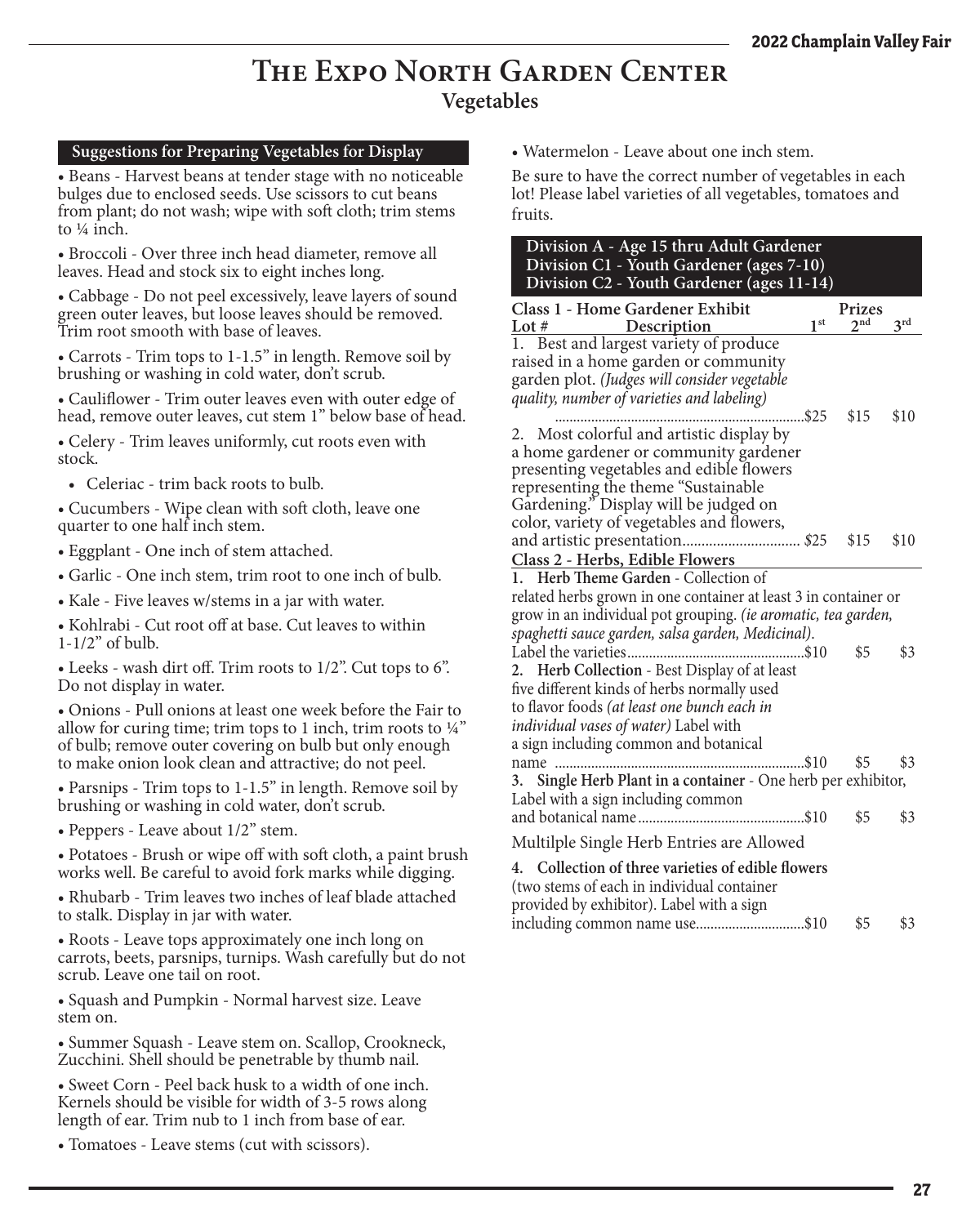### **The Expo North Garden Center Vegetables**

#### **Division A - Age 15 thru Adult Gardener Division C1 - Youth Gardener (ages 7-10) Division C2 - Youth Gardener (ages 11-14)**

*(Entries must include correct number of vegetables for each Lot # and be labeled with variety)*

| Class 3 - Root Crops / Underground Vegetables |                                                              |                 |                 |     |  |
|-----------------------------------------------|--------------------------------------------------------------|-----------------|-----------------|-----|--|
| Lot $#$                                       | Description                                                  | 1 <sup>st</sup> | 2 <sub>nd</sub> | 3rd |  |
| 1.                                            |                                                              |                 | \$3             | \$1 |  |
| 2.                                            |                                                              |                 | \$3             | \$1 |  |
| 3.                                            |                                                              |                 | \$3             | \$1 |  |
| 3a.                                           |                                                              |                 | \$3             | \$1 |  |
| 4.                                            |                                                              |                 | \$3             | \$1 |  |
| 5.                                            |                                                              |                 | \$3             | \$1 |  |
| 6.                                            |                                                              |                 | \$3             | \$1 |  |
| 7.                                            |                                                              |                 | \$3             | \$1 |  |
| 8.                                            |                                                              |                 | \$3             | \$1 |  |
| 9.                                            | Best display of onions - must                                |                 |                 |     |  |
|                                               | include 3 varieties with 2 onions each \$5                   |                 | \$3             | \$2 |  |
|                                               |                                                              |                 | \$3             | \$1 |  |
|                                               | 11. Three leeks - tops cut to 6"(not in water)\$5            |                 | \$3             | \$1 |  |
|                                               |                                                              |                 | \$3             | \$1 |  |
|                                               | 13. Three Green Mountain potatoes \$5                        |                 | \$3             | \$1 |  |
|                                               |                                                              |                 | \$3             | \$1 |  |
|                                               | 15. Three Yukon Gold potatoes \$5                            |                 | \$3             | \$1 |  |
|                                               |                                                              |                 | \$3             | \$1 |  |
|                                               |                                                              |                 | \$3             | \$1 |  |
|                                               | 18. Three Russett (baking) potatoes\$5                       |                 | \$3             | \$1 |  |
|                                               |                                                              |                 | \$3             | \$1 |  |
|                                               | 20. Display of Potatoes - must include five potato cultivars |                 |                 |     |  |
|                                               | with 2 potatoes each (label cultivars)\$10                   |                 | \$5             | \$3 |  |
|                                               |                                                              |                 | \$3             | \$1 |  |
|                                               |                                                              |                 | \$3             | \$1 |  |
|                                               |                                                              |                 | \$3             | \$1 |  |

#### **Division A - Age 15 thru Adult Gardener Division C1 - Youth Gardener (ages 7-10) Division C2 - Youth Gardener (ages 11-14)**

*(Entries must include correct number of vegetables for each Lot # and be labeled with variety)*

| Lot $#$ | Class 4 - Cucurbit Crops<br>Description | 1 <sup>st</sup> | Prizes<br>2 <sup>nd</sup> | 3 <sup>rd</sup> |
|---------|-----------------------------------------|-----------------|---------------------------|-----------------|
| 1.      | Three Straight Yellow Summer Squash\$5  |                 | \$3                       | \$1             |
| 2.      | Three Yellow Crookneck Squash           | \$5             | \$3                       | \$1             |
| 3.      |                                         |                 | \$3                       | \$1             |
| 4.      |                                         |                 | \$3                       | \$1             |
| 5.      |                                         |                 | \$3                       | \$1             |
| 6.      |                                         |                 | \$3                       | \$1             |
| 7.      |                                         |                 | \$3                       | \$1             |
| 8.      |                                         |                 | \$3                       | \$1             |
| 9.      |                                         |                 | \$3                       | \$1             |
|         |                                         |                 | \$3                       | \$1             |
|         |                                         |                 | \$3                       | \$1             |
|         |                                         |                 | \$3                       | \$1             |
|         |                                         |                 | \$3                       | \$1             |
|         |                                         |                 | \$3                       | \$1             |

|                                                     | \$3 | \$1 |
|-----------------------------------------------------|-----|-----|
| 16. One Burpless/English Cucumber\$5                | \$3 | \$1 |
|                                                     | \$3 | \$1 |
|                                                     | \$3 | \$1 |
|                                                     | \$3 | \$1 |
| Five gourds of differing shapes, colors<br>20.      |     |     |
| and sizes. Label varieties\$5                       | \$3 | \$1 |
| Best display of gourds (display must include<br>21. |     |     |
| ten gourds with at least three varieties)           |     |     |
| .\$10                                               | \$5 | \$3 |
| Best Display of Summer Squash<br>22.                |     |     |
| (2 each of 3 Summer Squash varieties                |     |     |
| with stems attached)                                |     |     |
|                                                     | \$5 | \$3 |
| Best Display of Winter squash (2 each<br>23.        |     |     |
| of 3 Winter Squash varieties with                   |     |     |
| stems attached) Label varieties\$10                 | \$5 | \$3 |
| 24. One round watermelon \$10                       | \$5 | \$3 |
| 25. One oblong watermelon\$10                       | \$5 | \$3 |
|                                                     | \$5 | \$3 |
| 27. One Cinderella Pumpkin \$10                     | \$5 | \$3 |
|                                                     | \$5 | \$3 |

#### **Class 5 - Legumes**

*(Entries must include correct number of vegetables for each Lot # and be labeled with variety)*  $\mathbf{p}$ .

|                        |                 | <b>Prizes</b>                                                                                                                                                                          |                 |
|------------------------|-----------------|----------------------------------------------------------------------------------------------------------------------------------------------------------------------------------------|-----------------|
| Lot $#$<br>Description | 1 <sup>st</sup> | 2 <sub>nd</sub>                                                                                                                                                                        | 3 <sup>rd</sup> |
|                        |                 | \$3                                                                                                                                                                                    | \$1             |
|                        |                 | \$3                                                                                                                                                                                    | \$1             |
|                        |                 | \$3                                                                                                                                                                                    | \$1             |
|                        |                 | \$3                                                                                                                                                                                    | \$1             |
|                        |                 | \$3                                                                                                                                                                                    | \$1             |
|                        |                 | \$3                                                                                                                                                                                    | \$1             |
|                        |                 | \$3                                                                                                                                                                                    | \$1             |
|                        |                 | \$3                                                                                                                                                                                    | \$1             |
|                        |                 | \$3                                                                                                                                                                                    | \$1             |
|                        |                 | \$3                                                                                                                                                                                    | \$1             |
|                        |                 | 5. Ten Beans, other not listed - label variety\$5<br>One quart of dried beans - label variety\$5<br>7. Ten Snap pea pods - label variety\$5<br>8. Ten Snow pea pods - label variety\$5 |                 |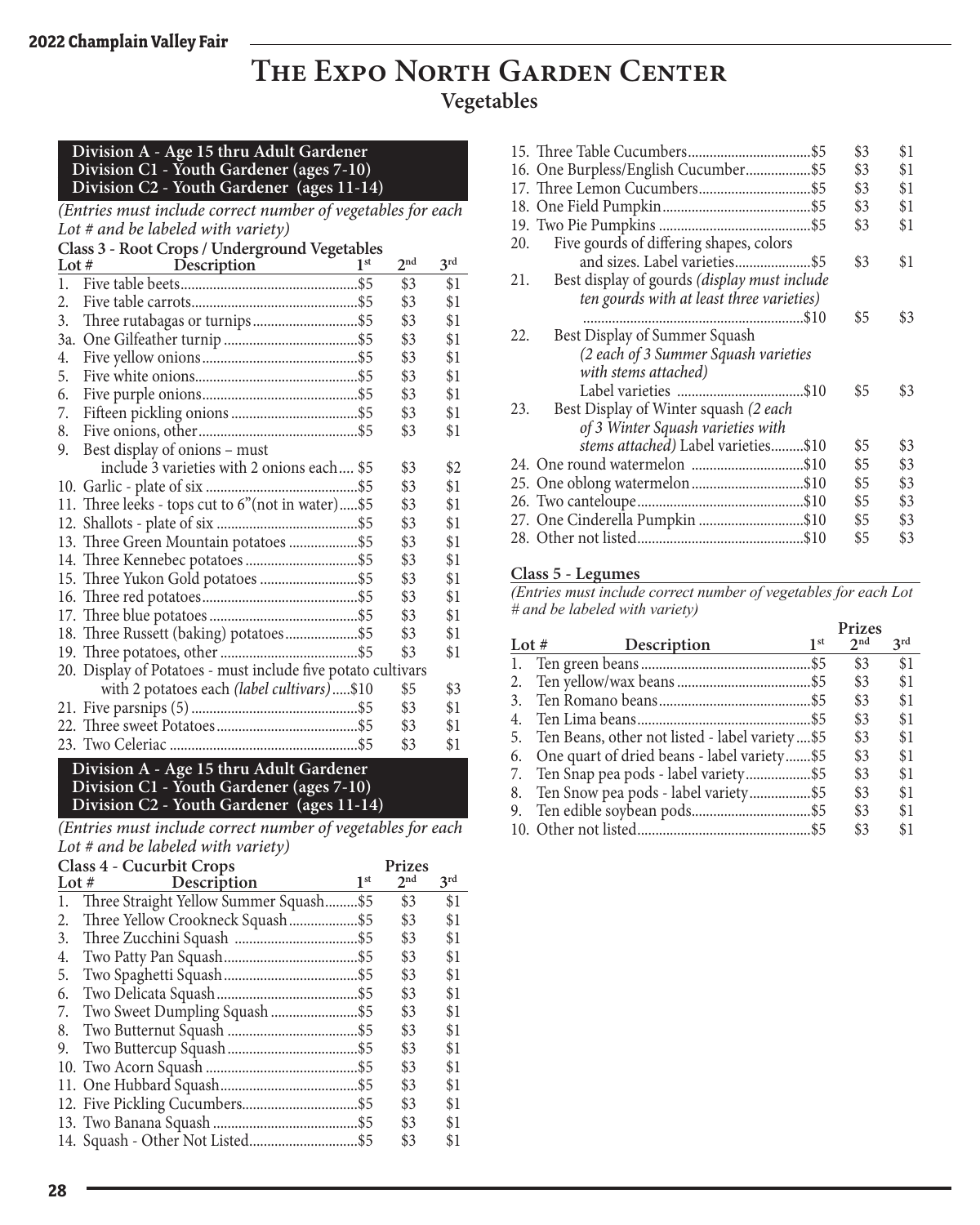### **The Expo North Garden Center Vegetables**

#### **Division A - Age 15 thru Adult Gardener Division C1 - Youth Gardener (ages 7-10) Division C2 - Youth Gardener (ages 11-14)**

#### **Class 6 - Solanaceous Fruits**

**(Tomatoes, Peppers, Eggplants)**

*(Entries must include correct number of vegetables for each Lot # and be labeled with variety)*

|          |                                                            | Prizes          |                 |
|----------|------------------------------------------------------------|-----------------|-----------------|
| Lot $#$  | 1 <sup>st</sup><br>Description                             | 2 <sub>nd</sub> | 3 <sup>rd</sup> |
| 1.       |                                                            | \$3             | \$1             |
| 2.       | Five tomatoes of a type other than red, cherry,            |                 |                 |
|          | pear, or plum (No Green Tomatoes)\$5                       | \$3             | \$1             |
| 3.       |                                                            | \$3             | \$1             |
| 4.       |                                                            | \$3             | \$1             |
| 5.       |                                                            | \$3             | \$1             |
| 6.       | Fifteen cherry tomatoes (other than red)\$5                | \$3             | \$1             |
| 7.       |                                                            | \$3             | \$1             |
| 8.       |                                                            | \$3             | \$1             |
| 9.       |                                                            | \$3             | \$1             |
|          | 10. Five husk-tomatoes or ground-cherries \$5              | \$3             | \$1             |
|          | 11. Best display of small tomatoes                         |                 |                 |
|          | 5 each of at least 4 labeled varieties) \$10               | \$5             | \$3             |
|          | 12. Best display of heirloom tomatoes                      |                 |                 |
|          | (5 each of 4 varieties any color. lable varities)\$10      | \$5             | \$3             |
|          |                                                            | \$3             | \$1             |
|          | 14. Five bell peppers other than green\$5                  | \$3             | \$1             |
|          |                                                            | \$3             | \$1             |
|          |                                                            | \$3             | \$1             |
|          |                                                            | \$3             | \$1             |
|          | 18. Five Hungarian wax peppers \$5                         | \$3             | \$1             |
|          |                                                            | \$3             | \$1             |
|          |                                                            | \$3             | \$1             |
|          | 21. Five hot peppers, any other variety\$5                 | \$3             | \$1             |
|          | 22. Best display of hot peppers                            |                 |                 |
|          | (two each of at least four varieties)\$10                  | \$5             | \$3             |
|          | 23. Best display of sweet peppers                          |                 |                 |
|          | (two each of at least four varieties)\$10                  | \$5             | \$3             |
|          |                                                            | \$3             | \$1             |
|          |                                                            | \$3             | \$1             |
|          | 26. Two eggplants of a variety other than                  |                 |                 |
|          |                                                            | \$3             | \$1             |
|          |                                                            | \$3             | \$1             |
|          | 28. Vegetable in a pot. Ex one tomato or one pepper or one |                 |                 |
|          | eggplant in a pot                                          |                 |                 |
|          | Class 7 - Corn                                             | Prizes          |                 |
| Lot $\#$ | 1 <sup>st</sup><br>Description                             | 2 <sub>nd</sub> | 2rd             |

| $Class / - Corn$                                         |     | <b>Prizes</b>   |     |
|----------------------------------------------------------|-----|-----------------|-----|
| Description<br>Lot $#$                                   | 1st | $2^{\text{nd}}$ | 2rd |
|                                                          |     | \$3             | \$1 |
|                                                          |     | \$3             | \$1 |
|                                                          |     | \$3             | \$1 |
|                                                          |     | \$3             | \$1 |
|                                                          |     | \$3             | \$1 |
| *Reminder - Do not husk entire ear. Peel back a one inch |     |                 |     |

*section of the husk to display 3-5 rows of corn along the length of the ear.*

|                   | Class 8 - Crucifer Crops            |                 |                 |     |
|-------------------|-------------------------------------|-----------------|-----------------|-----|
| Lot # Description |                                     | 1 <sup>st</sup> | 2 <sub>nd</sub> | 2rd |
|                   |                                     |                 | \$3             | \$1 |
|                   |                                     |                 | \$3             | \$1 |
|                   |                                     |                 | \$3             | \$1 |
|                   |                                     |                 | \$3             | \$1 |
|                   |                                     |                 | \$3             | \$1 |
|                   |                                     |                 | \$3             | \$1 |
|                   |                                     |                 | \$3             | \$1 |
|                   | $C1 \ldots Q$ $M! \ldots 11 \ldots$ |                 |                 |     |

#### **Class 9 - Miscellaneous**

*(Entries must include correct number of vegetables for each Lot # and be labeled with variety) Vegetable oddity includes any vegetable with naturally occuring markings, shape or color*

|         |                                        |                 | Prizes          |     |
|---------|----------------------------------------|-----------------|-----------------|-----|
| Lot $#$ | Description                            | 1 <sup>st</sup> | 2 <sub>nd</sub> | 2rd |
| -1.     |                                        |                 | \$3             | \$1 |
| 2.      | Swiss Chard (5 leaves with stems)\$5   |                 | \$3             | \$1 |
|         |                                        |                 | \$3             | \$1 |
| 4.      |                                        |                 | \$3             | \$1 |
| 5.      |                                        |                 | \$3             | \$1 |
|         |                                        |                 | \$3             | \$1 |
| 7.      | Other (not listed in other classes)\$5 |                 | \$3             | \$1 |

#### **Division B - Heavyweight/Largest/Tallest/Longest**

*All exhibits must be entered between 8:00 am and 8:00 pm Thursday, Aug. 25.* **Prizes**

|         |                                                                                                                                                                                                                                                                                                                                                                       |                 | <b>Prizes</b>   |                 |
|---------|-----------------------------------------------------------------------------------------------------------------------------------------------------------------------------------------------------------------------------------------------------------------------------------------------------------------------------------------------------------------------|-----------------|-----------------|-----------------|
| Lot $#$ | Description                                                                                                                                                                                                                                                                                                                                                           | 1 <sup>st</sup> | $2^{\text{nd}}$ | 3 <sup>rd</sup> |
|         | 1. Heaviest Cabbage (stem not more                                                                                                                                                                                                                                                                                                                                    |                 |                 |                 |
|         |                                                                                                                                                                                                                                                                                                                                                                       |                 | \$3             | \$2             |
| 2.      | Heaviest field pumpkin                                                                                                                                                                                                                                                                                                                                                |                 |                 |                 |
|         | (with hard and fluted stem)\$10                                                                                                                                                                                                                                                                                                                                       |                 | \$5             | \$3             |
| 3.      |                                                                                                                                                                                                                                                                                                                                                                       |                 | \$3             | \$2             |
| 4.      | Heaviest tomato (need not be red)\$5                                                                                                                                                                                                                                                                                                                                  |                 | \$3             | \$2             |
| 5.      | Heaviest watermelon (must be over 5 lb) \$10                                                                                                                                                                                                                                                                                                                          |                 | \$5             | \$3             |
| 6.      | Heaviest zucchini (must be over 7 lb)\$5                                                                                                                                                                                                                                                                                                                              |                 | \$3             | \$2             |
| 7.      |                                                                                                                                                                                                                                                                                                                                                                       |                 | \$3             | \$2             |
| 8.      |                                                                                                                                                                                                                                                                                                                                                                       |                 | \$3             | \$2             |
| 9.      |                                                                                                                                                                                                                                                                                                                                                                       |                 | \$3             | \$2             |
| 10.     |                                                                                                                                                                                                                                                                                                                                                                       |                 | \$3             | \$2             |
|         |                                                                                                                                                                                                                                                                                                                                                                       |                 | \$3             | \$2             |
|         |                                                                                                                                                                                                                                                                                                                                                                       |                 | \$3             | \$2             |
|         | 13. Heaviest turnip or rutabaga\$5                                                                                                                                                                                                                                                                                                                                    |                 | \$3             | \$2             |
|         | 14. Tallest Sunflower stalk (exhibited in pail                                                                                                                                                                                                                                                                                                                        |                 |                 |                 |
|         |                                                                                                                                                                                                                                                                                                                                                                       |                 | \$10            | \$5             |
|         |                                                                                                                                                                                                                                                                                                                                                                       |                 | \$3             | \$2             |
|         |                                                                                                                                                                                                                                                                                                                                                                       |                 | \$3             | \$2             |
|         | 17. Heaviest pumpkin/squash cross (\$100.00 bonus for breaking the CVF 2021 pumpkin/squash record of 1,280 lbs. Must weigh<br>a minimum of 200 lbs to qualify for prize money. All size<br>pumpkins will be accepted for display. Pumpkins must be free<br>of rot holes or cracks to the cavity of the fruit. The Fair reserves<br>the right to probe cracks, holes a |                 |                 |                 |
|         |                                                                                                                                                                                                                                                                                                                                                                       |                 |                 |                 |
|         | official or not \$300<br>\$200                                                                                                                                                                                                                                                                                                                                        | \$100           | \$75            | \$50            |
| 18.     | Youth ages 14 & under - Heaviest pumpkin/                                                                                                                                                                                                                                                                                                                             |                 |                 |                 |
|         | squash cross. Medals will be awarded to the three heaviest                                                                                                                                                                                                                                                                                                            |                 |                 |                 |
|         | Giant youth pumpkins.                                                                                                                                                                                                                                                                                                                                                 |                 |                 |                 |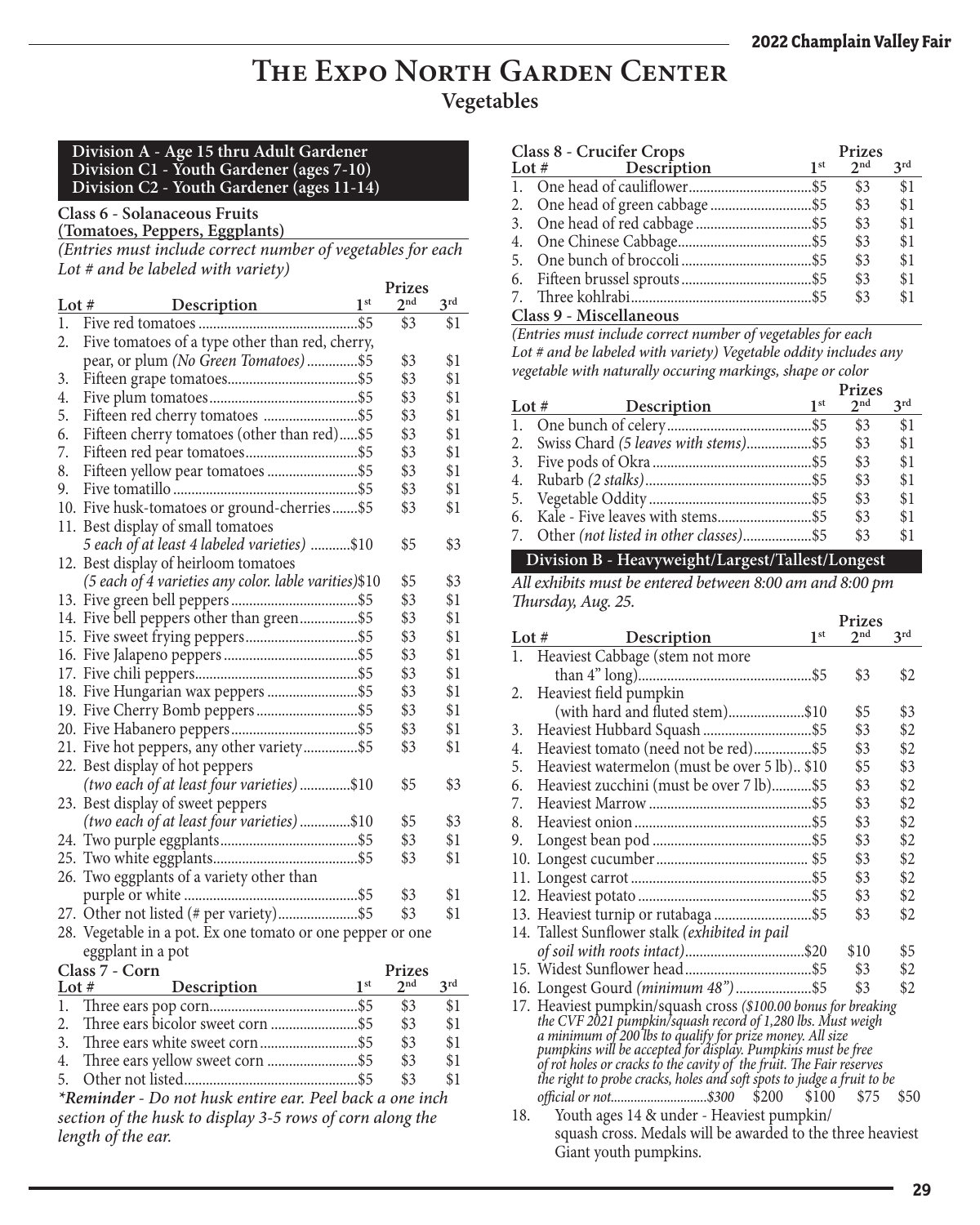### **The Expo North Garden Center Youth Vegetable Art, Community Gardens, Fruits, Canning & Preserving**

#### **Division D - Vegetable Art D1 - Ages 7-10 D2 - Ages 11-14**

This division is open to children and youth exhibitors. Exhibits will be judged in the face to face judging on Saturday, Aug. 27. Exhibits that meet criteria will receive ribbons.

**1. Vegetable Character or Sculpture** - Using only fresh vegetables grown by the exhibitor in a home, school, or community garden, create a vegetable character or sculpture. Toothpicks or pins may be used to connect vegetables if desired. Include the title of your entry on the exhibit tag. Ground rules: cutting and carving are allowed as long as vegetables resemble their original form; other materials and paint are not allowed. One entry per exhibitor.

|         |             | Prizes   |     |
|---------|-------------|----------|-----|
| Lot $#$ | Description | $2^{nd}$ | 2rd |
|         |             | -83      |     |

#### **Division E - Fruits**

#### **Judging**

- 1. Quality (color, ripeness, blemish and disease free)
- 2. Uniformity (size, shape, color)
- 3. Display Attractiveness

|         |                                           |                 | Prizes          |                 |
|---------|-------------------------------------------|-----------------|-----------------|-----------------|
| Lot $#$ | Description                               | 1 <sup>st</sup> | 2 <sub>nd</sub> | 3 <sup>rd</sup> |
| 1.      | Five apples of any named cultivar \$5     |                 | \$3             | \$1             |
| 2.      | Best display of mixed fruits (3 kinds)\$5 |                 | \$3             | \$1             |
| 3.      |                                           |                 | \$3             | \$1             |
| 4.      | Five peaches (one named cultivar)\$5      |                 | \$3             | \$1             |
| 5.      |                                           |                 | \$3             | \$1             |
| 6.      | Basket of everbearing strawberries  \$5   |                 | \$3             | \$1             |
| 7.      | Basket of everbearing raspberries\$5      |                 | \$3             | \$1             |
| 8.      |                                           |                 | \$3             | \$1             |
| 9.      |                                           |                 | \$3             | \$1             |
|         |                                           |                 | \$3             | \$1             |

#### **Division F – Community Gardens**

*(Note: Please preregister with the Garden Center Superintendent by Aug. 23 to assure we provide adequate space for your display.)* Create a thematic display using a diversity of vegetables and flowers grown in your community, school, or neighborhood garden, combined with photographs that show the garden site and gardeners. The space provided for the display will be a table area. Include the location and name of the garden site in your display. Judging will include the quality and diversity of vegetables, creativity in developing the theme, as well as aesthetic impact of the display. Theme - "In the Garden" **Prizes**<br>
Lot # Description 1<sup>st</sup> 2<sup>nd</sup> **Lot # Description 1st 2nd 3rd** Community Gardens...........................................\$25 \$15 \$10

#### **Division G – Canning and Preserving GA - Adults & GY - Youth 14 & Under**

Only standard canning jars permitted. No cloth decorations on jars. Jar must be sealed with jar ring left on.

**Youth entries under 14, please add your age to exhibitor's tag.** No artificial color or preservative can be used. The majority of fruits and vegetables should be Vermont grown. All entries must be preserved during the 12-months prior to the 2022 Fair and must be preserved by exhibitor. Fruit only ready for harvest in Fall of 2022 is also allowed.

Each jar must be labeled on the bottom with the following information: category, lot, month, year canned and exhibitor number.

• *Labels will be provided* Do not place your name on label. Each jar must be accompanied by a file card with the recipe used, processing time and processing procedure. • **All entries must be properly sealed, and processed according to USDA recommendations for that product. • Written process procedure is required for judging to ensure food safety for judges.**

| <b>Judging Criteria</b>                           |                                         |
|---------------------------------------------------|-----------------------------------------|
| Jellies, Jams, and Other                          | Fruit Butters                           |
| <b>Sweet Spreads</b>                              | Color                                   |
| Pack                                              | Pack                                    |
| Color                                             | Consistency                             |
| Clarity (Jellies)                                 | Container                               |
| Consistency                                       | Pickled & Fermented                     |
| Container                                         |                                         |
| Flavor/Odor                                       | Foods                                   |
| <b>Fruit Preserves</b>                            | Size and Shape                          |
| Pack                                              | Pack                                    |
|                                                   | Texture                                 |
| Quality of Fruit<br>Quality of Syrup<br>Container | Color                                   |
|                                                   | Liquid                                  |
| Flavor/Odor                                       | Container                               |
| Preserve, Marmalade                               | <b>Canned Fruits,</b>                   |
| <b>Clarity or Clearness</b>                       | <b>Tomatoes &amp; Vegetables</b>        |
| Color <sup>®</sup>                                | Pack                                    |
| Pack                                              |                                         |
| Texture/Consistency                               | Quality of Product<br>Quality of Liquid |
| Container                                         |                                         |
| Flavor/Odor                                       | Container                               |
|                                                   |                                         |

\*All entries need to have written processing steps as well as demonsrate that the recipe used comes from an approved USDA recipe source (Ball Canning Guide, Extension Publications, USDA recipes from National Home Food Preservation Center at Univ. of Georgia). Source of recipe needs to be written on recipe card. Only tested recipes are safe to use in preventing the possibility of dangerous bacteria growing. Entries without this information will be disqualified.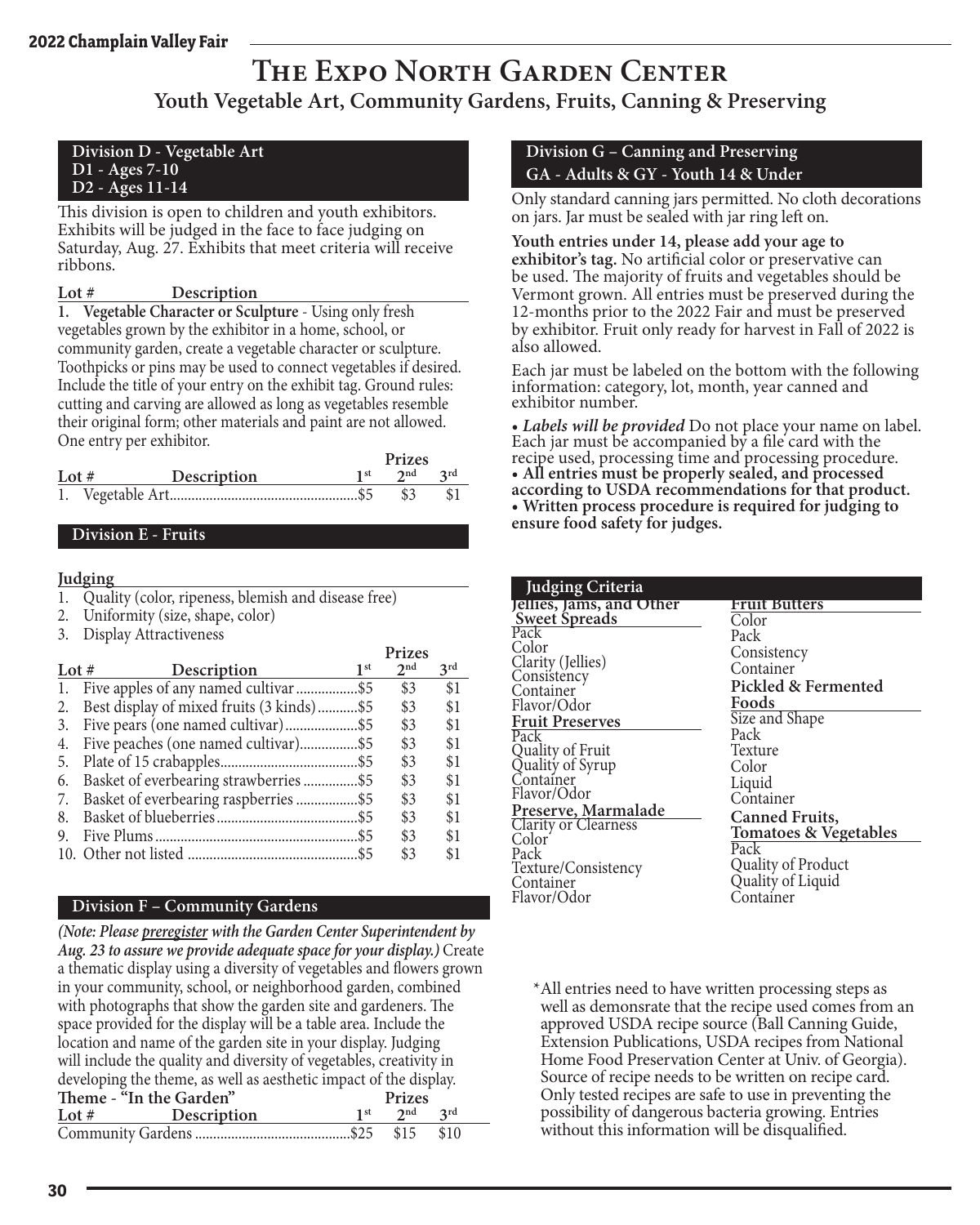### **The Expo North Garden Center Canning & Preserving, Commercial Growers**

#### **Class 1 - Multiples**

*Two jars each of each of the three different kinds (6 jars). One jar for the judges to taste and one for exhibition.*

|         |                                             | <b>Prizes</b> |     |
|---------|---------------------------------------------|---------------|-----|
| Lot $#$ | 1 <sup>st</sup><br>Description              | 2nd           | 2rd |
| 1.      | Best Exhibit of jam varieties               |               |     |
|         | three different kinds (2 jars each)\$10     | \$6           | \$4 |
|         | 2. Best exhibit of jelly varieties three    |               |     |
|         | different kinds (2 jars each)\$10           | \$6           | \$4 |
|         | 3. Best exhibit of sweet pickle varieties   |               |     |
|         | 3 different kinds - (2 jars each)\$10       | \$6           | \$4 |
|         | 4. Best exhibit of sour pickle varieties    |               |     |
|         | (3 different kinds - (2 jars each)\$10      | \$6           | \$4 |
| 5.      | Best exhibit of sweet and sour pickles \$10 | \$6           | \$4 |
| 6.      | Best exhibit of fruits and/or vegetables    |               |     |
|         | 3 different kinds - all same size jar       |               |     |
|         |                                             |               |     |

#### **Class 2 - Singles - (two jars each)**

|         |                                         | Prizes          |                 |
|---------|-----------------------------------------|-----------------|-----------------|
| Lot $#$ | 1 <sup>st</sup><br>Description          | 2 <sup>nd</sup> | 3 <sup>rd</sup> |
| 1.      |                                         | \$3             | \$2             |
| 2.      |                                         | \$3             | \$2             |
| 3.      |                                         | \$3             | \$2             |
| 4.      |                                         | \$3             | \$2             |
| 5.      |                                         | \$3             | \$2             |
| 6.      |                                         | \$3             | \$2             |
| 7.      |                                         | \$3             | \$2             |
| 8.      | Vegetables (including tomatoes) \$5     | \$3             | \$2             |
| 9.      |                                         | \$3             | \$2             |
|         |                                         | \$3             | \$2             |
|         |                                         | \$3             | \$2             |
|         |                                         | \$3             | \$2             |
|         | 13. Sugar free preserves, marmalades\$5 | \$3             | \$2             |
|         |                                         | \$3             | \$2             |
|         |                                         | \$3             | \$2             |
|         |                                         | \$3             | \$2             |
|         |                                         | \$3             | \$2             |

#### **Additional Clarification**

- Sour pickles have no sugar or low sugar
- Sweet pickles have approx. equal amounts of sugar and vinegar. Dilli beans are a sour pickle.
- Any product with jello is a freezer jam only and must be refrigerated
- PLEASE DO NOT ADD ALCOHOL to canning & preserving exhibits for judging. Thank you!

|                  | <b>Division A -Commercial Grower</b>                 |                 |                 |
|------------------|------------------------------------------------------|-----------------|-----------------|
|                  | Class 1 - Commercial Grower Exhibit                  | <b>Prizes</b>   |                 |
| Lot $#$          | 1 <sup>st</sup><br>Description                       | 2 <sup>nd</sup> | 3 <sup>rd</sup> |
| 1.               | Best and largest variety of produce                  |                 |                 |
|                  | raised and exhibited by a commercial                 |                 |                 |
|                  | vegetable grower, including community                |                 |                 |
|                  | supported agriculture. (Judges will consider         |                 |                 |
|                  | vegetable quality, number of kinds and               |                 |                 |
|                  | cultivars, attractiveness of display and labeling.   |                 |                 |
|                  | Processed vegetables will not be counted             |                 |                 |
|                  | except for attractiveness.) \$100                    | \$75            | \$50            |
|                  | Class 2                                              |                 |                 |
|                  | <b>Commercial Grower Fruits and Nuts</b>             | <b>Prizes</b>   |                 |
| Lot $#$          | 1 <sup>st</sup><br>Description                       | 2 <sub>nd</sub> | 3 <sup>rd</sup> |
| 1.               | Example 1st<br>Best overall display by a grower \$40 | \$25            | \$18            |
| 2.               | Best retail package, three pounds or                 |                 |                 |
|                  | more, any named cultivar of apple \$40               | \$25            | \$18            |
| 3.               | Best summer apple display of 25 apples  \$40         | \$25            | \$18            |
| $\overline{4}$ . | Display tray of one each of                          |                 |                 |
|                  |                                                      | \$25            | \$18            |
|                  |                                                      | Excellent       |                 |
| 5.               |                                                      |                 |                 |
| 6.               |                                                      |                 |                 |
| 7.               |                                                      |                 |                 |
| 8.               | Five other apples of one named cultivar\$10          |                 |                 |
|                  | Multiple varieties are allowed                       |                 |                 |
| 9.               |                                                      |                 |                 |
|                  |                                                      |                 |                 |
|                  |                                                      |                 |                 |
|                  | 12. Five other pears of one named cultivar \$10      |                 |                 |
|                  | Multiple varieties are allowed                       |                 |                 |
|                  | 13. Twenty crabapples (Named cultivar)\$10           |                 |                 |
|                  | 14. Five peaches of one named cultivar \$10          |                 |                 |
|                  |                                                      |                 |                 |
|                  |                                                      |                 |                 |
|                  | <b>Additional Clarification</b>                      |                 |                 |
|                  | • Every plate of apples that meets US Fancy Grade is |                 |                 |

- *Every plate of apples that meets US Fancy Grade is considered for judging and prize money*
- *Excellent should be relatively uniform shape and color*

| Class 3 - Small Fruits |                                           |                 | <b>Prizes</b>   |     |
|------------------------|-------------------------------------------|-----------------|-----------------|-----|
| Lot $#$                | Description                               | 1 <sup>st</sup> | 2 <sub>nd</sub> | 2rd |
| 1.                     | Best display of small fruits              |                 |                 |     |
|                        | (plums, grapes, blueberries, raspberries, |                 |                 |     |
|                        |                                           |                 | \$13            | \$8 |
| 2.                     | Best basket of fruit/gift package grown   |                 |                 |     |
|                        | by a Vermont Small Fruits and             |                 |                 |     |
|                        |                                           |                 | \$13            | \$8 |
| 3.                     | Misc. fruit - one entry of commercially   |                 |                 |     |
|                        | produced fruit not listed above \$20      |                 | \$13            | 88  |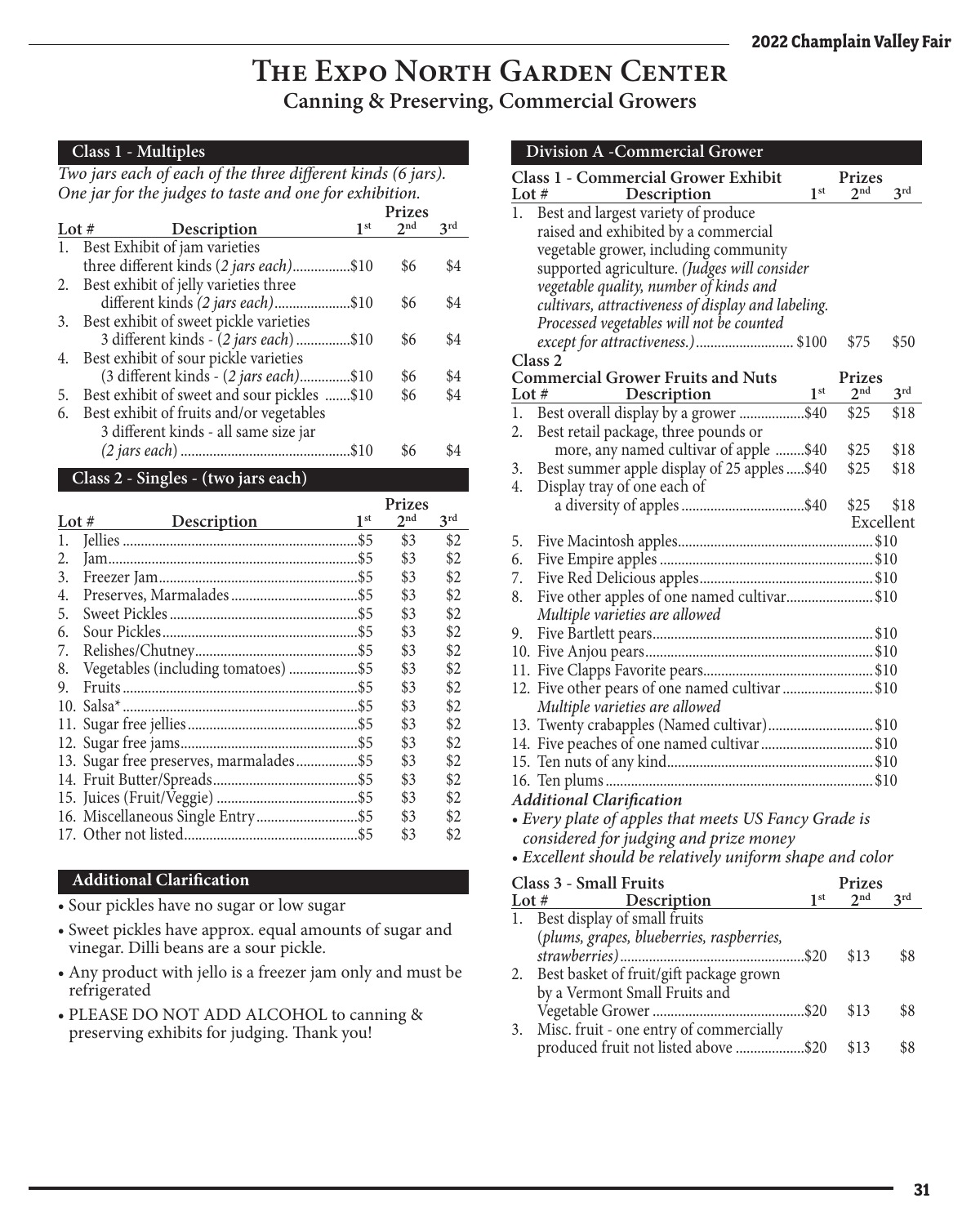### **The Expo North Garden Center**

**Market Gardener & Christmas Trees, Wreaths & Swags, Christmas Arrangements**

#### **Division B - Market Gardener**

**Class 1 - Market Gardener** *(Note: Please preregister with the Garden Center Superintendent by Aug. 23 to assure we provide adequate space for your display.)*

|                                                      |                 | Prizes          |                 |
|------------------------------------------------------|-----------------|-----------------|-----------------|
| <b>Description</b><br>Lot $#$                        | 1 <sup>st</sup> | 2 <sup>nd</sup> | 3 <sup>rd</sup> |
| Best and largest variety of produce raised and<br>1. |                 |                 |                 |
| exhibited by a market gardener. Market gardener      |                 |                 |                 |
| is defined as someone who doesn't support            |                 |                 |                 |
| themselves full time by gardening. (Judges will      |                 |                 |                 |
| consider vegetable quality, number of varieties,     |                 |                 |                 |
| attractiveness of display and labeling. Processed    |                 |                 |                 |
| vegetables will not be counted except for            |                 |                 |                 |
| attractiveness)  \$25 \$15 \$10                      |                 |                 |                 |
| Best display of crucifers<br>2.                      |                 |                 |                 |
| (include four cultivars and label each) \$10         |                 | \$5             | \$3             |
| Best display of cucurbits<br>3.                      |                 |                 |                 |
| (include three kinds and label each). \$10           |                 | \$5             | \$3             |
| 4. Best display of onions                            |                 |                 |                 |
| (include three cultivars and label each) \$10        |                 | \$5             | \$3             |
| Best display of peppers<br>5.                        |                 |                 |                 |
| (include three cultivars and label each) \$10        |                 | \$5             | \$3             |
| Best display of potatoes<br>6.                       |                 |                 |                 |
| (include three cultivars and label each) \$10        |                 | \$5             | \$3             |
| Best display of root crops<br>7.                     |                 |                 |                 |
| (include three cultivars and label each) \$10        |                 | \$5             | \$3             |
| Best display of tomatoes<br>8.                       |                 |                 |                 |
| (include three cultivars and label each) \$10        |                 | \$5             | \$3             |
| Class 2                                              |                 |                 |                 |

|    | <b>Market Gardener Fruits</b>                |                 | Prizes          |     |
|----|----------------------------------------------|-----------------|-----------------|-----|
|    | Lot # Description                            | 1 <sup>st</sup> | $2^{\text{nd}}$ | 2rd |
| 1. | Five apples of any named cultivar \$5        |                 | \$3             | \$2 |
|    | 2. Best display of mixed fruits (3 kinds)\$5 |                 | \$3             | \$2 |
|    |                                              |                 | \$3             | \$2 |
|    | 4. Five peaches (one named cultivar)\$5      |                 | \$3             | \$2 |
|    |                                              |                 | \$3             | \$2 |
| 6. |                                              |                 | \$3             | \$2 |
| 7. | Basket of everbearing strawberries\$5        |                 | \$3             | \$2 |
| 8. | Basket of everbearing raspberries \$5        |                 | \$3             | \$2 |

#### **Christmas Trees**

#### **Rules for Exhibitors**

Each farm may exhibit one six to ten foot tree of each type of commercially grown Christmas tree. All entries must be grown in Vermont. Youth may enter one tree per class and can enter one table top tree for each class.

All Christmas trees will be judged and awarded ribbons and premiums as follows:

Excellent - Blue(\$50 Good - Red(\$30) Fair Yellow(\$10)

All wreaths, swags, arrangements will be judged and awarded ribbons and premiums as follows: Excellent - Blue (\$25); Good - Red (\$15); Fair - Yellow (\$5)

Christmas trees may be awarded rosettes at the judges discretion. One Best of Show rosette may be awarded for a tree, wreath, swag, or Christmas arrangement.

#### **Judging Criteria - Christmas Trees**

Points will be awarded for consumer appeal as a Christmas tree, superior foliage quality and color, shearing quality/results which include sides/top/handle and lack of any other defects.

#### **Judging Criteria - Wreaths/Swags & Arrangements**

Points are awarded for exhibition of proper quality in foliage freshness, color, workmanship of construction, originality, arrangement of decorations and bow, and overall appearance.

| <b>Christmas Tree Class 1</b> |                                        |         |  |  |  |
|-------------------------------|----------------------------------------|---------|--|--|--|
| Lot $#$                       | Description                            | Size    |  |  |  |
|                               | Fir Trees - Balsam/Frasier/Canaan, etc | $(6-8)$ |  |  |  |
| 2.                            | Exotic and Hybrid trees                | $(6-8)$ |  |  |  |
| 3                             | Youth Table Top                        |         |  |  |  |
|                               | Christmas Wreath/Swags - Decorated     |         |  |  |  |
|                               | Christmas Arrangements                 |         |  |  |  |